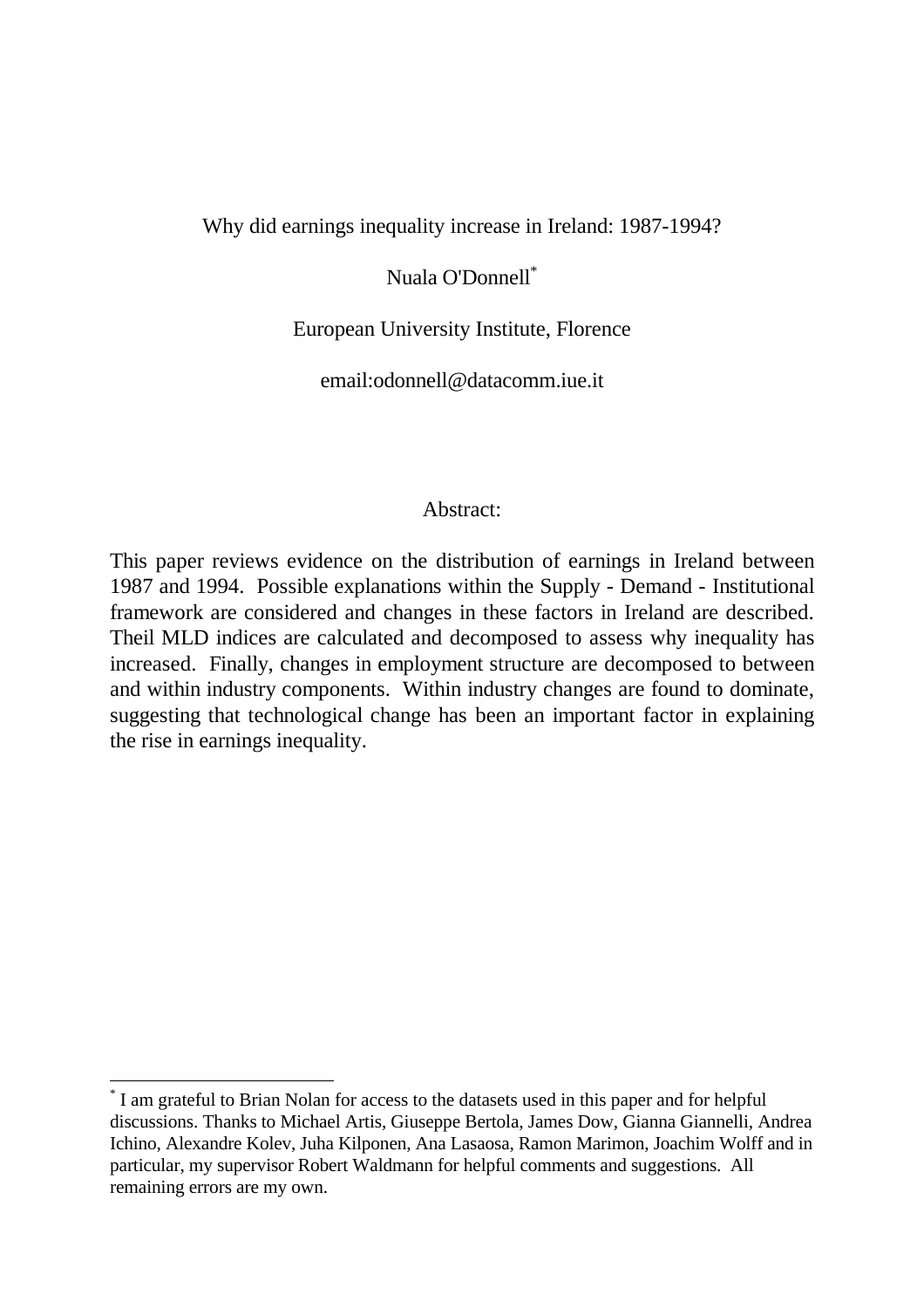### **Section 1: Introduction**

This paper considers earnings inequality in Ireland since 1987. This timeframe is used because of data availability. The broad picture is that earnings inequality in Ireland in an international context was high in 1987 and has increased a lot since that date, moreso than in other countries. This paper considers why that has been the case, looking at the issue from the commonly used Supply - Demand - Institutional (SDI) framework. As will be discussed below, supply and institutional factors were working in such a way as to lead one to expect a decrease rather than an increase in earnings inequality. In terms of supply, there were large increases in educational attainment over the period while with reference to institutions, centralised wage bargaining was re-introduced in 1987. It will be shown that the burden of explanation for increasing earnings inequality seems to fall on demand-side factors.

The structure of the paper is as follows. Section 2 describes how earnings inequality has changed, Section 3 describes the candidate explanations. Section 4 reviews how factors related to these explanations have changed for Ireland. Section 5 describes general economic trends in the period under review. Section 6 describes relevant previous work. Section 7 describes the data used and the analyses undertaken while Section 8 concludes.

## **Section 2: How earnings inequality has changed**

### **Table 1: Distribution of Earnings, Ireland, 1987 & 1994**

| as proportion of median              | 1987 1994 |  |
|--------------------------------------|-----------|--|
| full-time employees, weekly earnings |           |  |

| 1.84 | -1.96                                         |
|------|-----------------------------------------------|
|      | $0.45$ 0.43<br>$0.72 \quad 0.68$<br>1.39 1.43 |

Source: Barrett, Callan and Nolan 1997a

The above table is taken from Barrett, Callan and Nolan (1997a). It shows increased dispersion in the distribution of weekly earnings for full-time employees between 1987 and 1994, particularly so at the top of the distribution. The same pattern of widening dispersion holds true for hourly earnings among men and also for full-time adult men (defined as 21 years or more). The fall in the bottom decile relative to the median is actually more pronounced if one considers men only. However, for workers under 30, earnings dispersion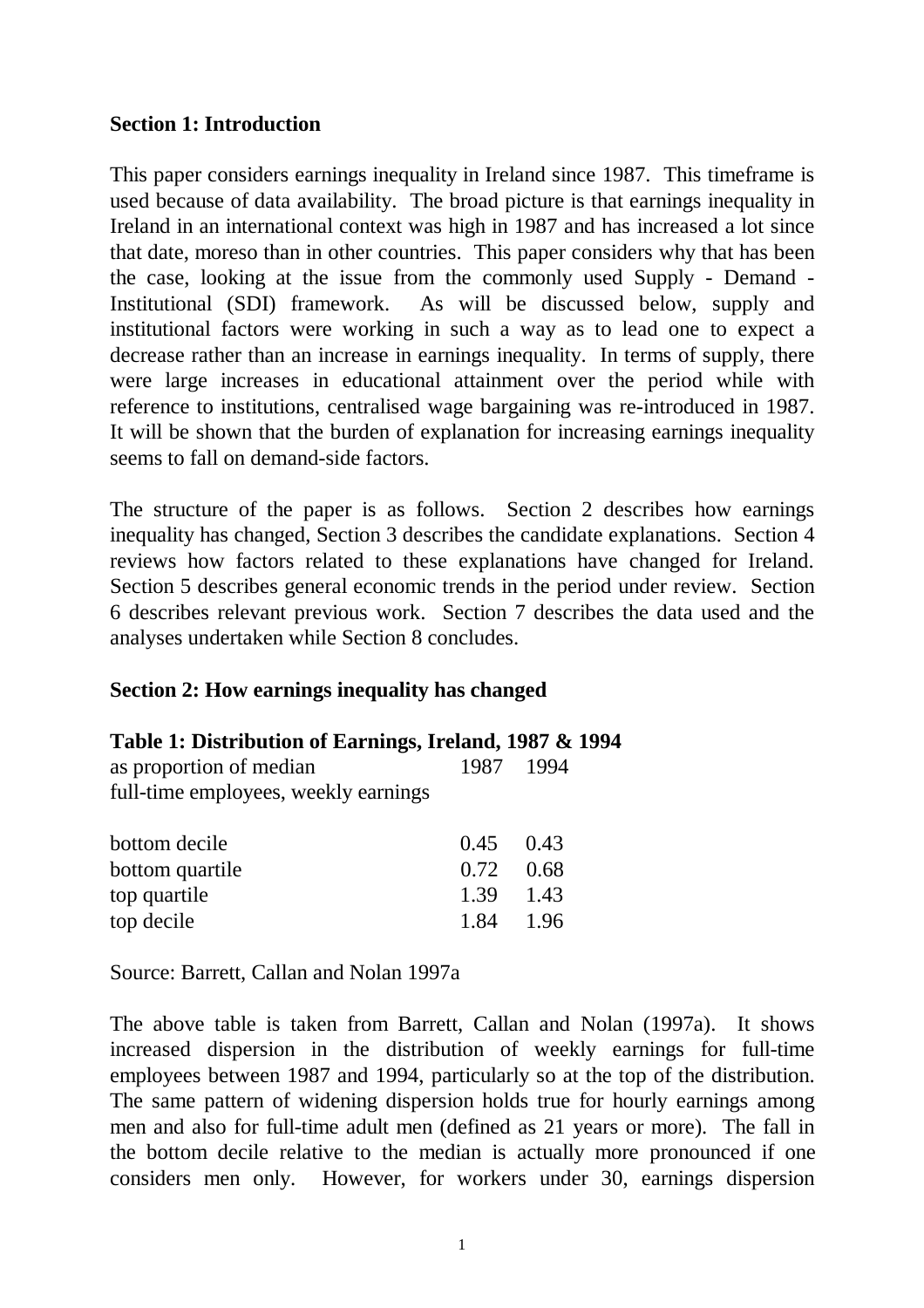increased at the top of the distribution but narrowed at the bottom. Thus, the ratio of the top to bottom decile was quite stable over the period (Barrett, Callan and Nolan, 1997b).

Earnings inequality in Ireland is high in an international context. Atkinson, Rainwater and Smeeding (1995), in a study of income distribution in OECD countries, consider the distribution of primary income<sup>1</sup>. This measure is however, not strictly comparable with earnings from employment, which is the focus of the analysis in this paper. On this measure, Ireland had the highest 75th, 90th and 95th percentile as a percentage of the median, 90/10 and 80/40 decile ratios and Gini and Atkinson coefficient, with the US the next highest on all these measures.

Barrett, Callan and Nolan (1997a) compare the results of the 1994 survey with measures of earnings dispersion for OECD countries. Considering weekly pay among full-time employees, the ratio of the top decile to the median was among the highest of the countries covered. The ratios of the median to the bottom decile and the top decile to the bottom decile were highest in Ireland, followed by Canada and the US on the median-bottom measure and the US and Canada on the top-bottom decile. Comparing the change in the ratio of the top to the bottom decile, the increase in Ireland between 1987 and 1994 was greater than in any other country, for a similar time period. Due to non-comparability of data, the US was not included in this examination of changes.

## **Section 3: Possible Explanations**

As mentioned in the introduction, a supply - demand - institutional framework has been commonly used recently to explain changes in earnings inequality. Within the supply and demand framework, rising skill differentials are explained by an outward shift in the relative demand curve for skilled labour which also results in an increased employment share for skilled workers. Two leading candidate explanations for this increase in relative demand are trade induced changes in industrial structure or technological change which has increased the productivity of skilled workers.

The evidence seems to favour the technological change explanation. Studies have shown that the effect of the US trade deficit on relative skill demand is, in fact, quite small (Lawrence and Slaughter, (1993), Sachs and Shatz (1994)). Two facts which are used to support the technological change argument are that the largest part of the decrease in the proportion of unskilled labour in total

<sup>&</sup>lt;sup>1</sup> This covers wages, salaries and self-employment income, net of employer contributions for insurance and other benefits, but gross of such employee contributions and also excluding property income.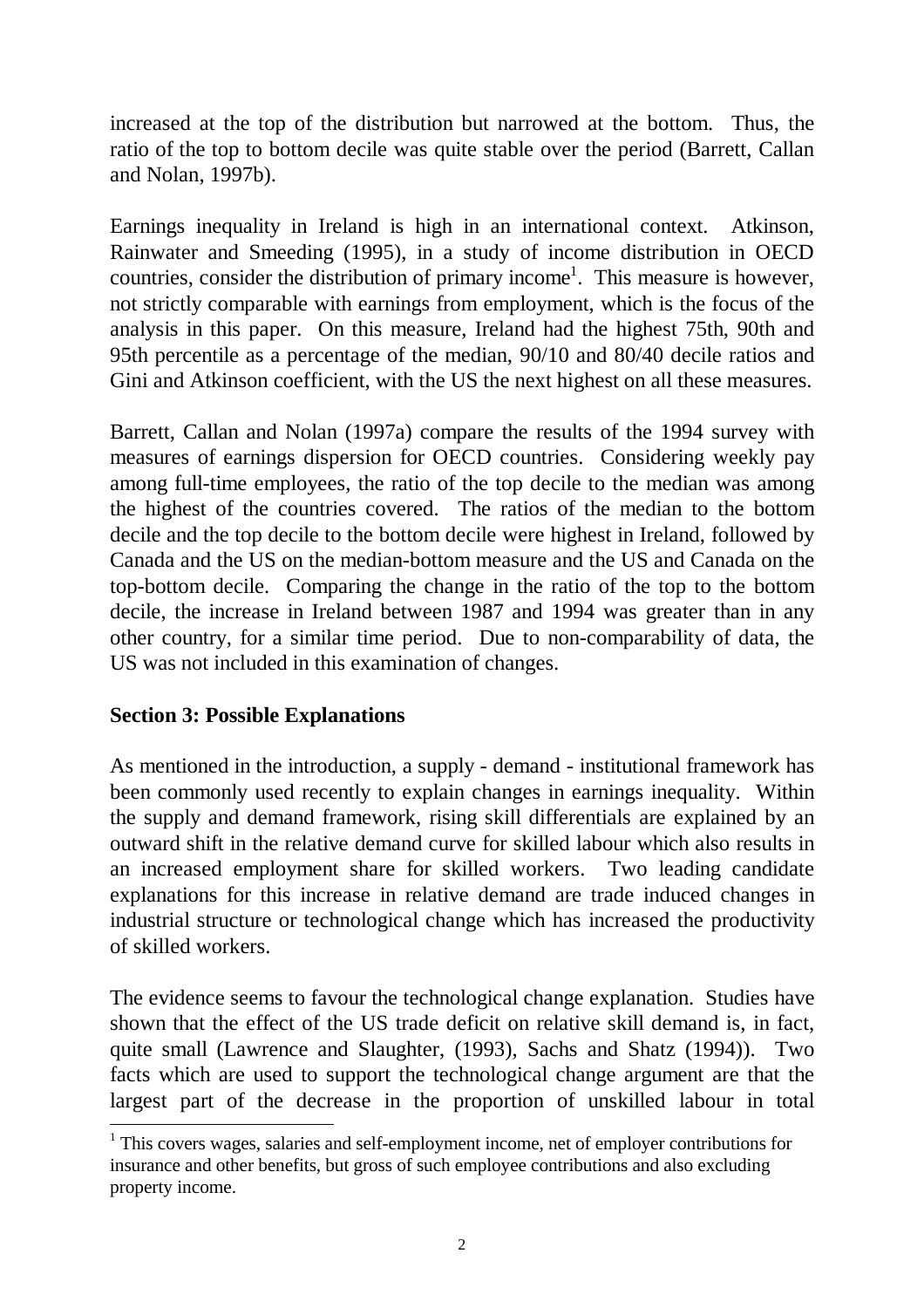employment is not due to a decline in the employment share of low-skilled industries (which would be evidence for a trade effect) but has taken place within industries. Secondly, increases in the employment share of skilled workers which have taken place within industries are positively correlated with indicators of technological change.

How have changing labour market institutions affected wage inequality? The standard examples are the US and UK where wage inequality has increased while trade union power has been weakening and the importance of the minimum wage has declined. Several studies for both the US and UK attribute about 20 per cent of the relative increase in wage inequality to union decline (e.g., Freeman (1993), Gosling and Machin, (1995)). Machin and Manning (1994) attribute between 9 and 20 per cent of the increase in dispersion in low-pay sectors in the UK covered by the minimum wage, to reduced strictness in the minimum wage legislation.

The next section considers how factors in the SDI framework have been changing for Ireland.

## **Section 4: Changes in supply and institutional factors in Ireland: 1987-94**

## **Supply**

Supply factors in Ireland over the period of this study have been changing in such a way that one would have expected earnings inequality to fall rather than rise. This has been a time of increased educational attainment, which has dramatically altered the educational profile of the labour force. For example, between 1985 and 1994, the proportion of 18-21 year olds in tertiary education doubled (Barrett, Callan and Nolan, 1997a). This was against a background of falling youth employment, high unemployment and migration in the economy at large and a continuation of the pattern of increased enrollment since the introduction of free secondary education in 1967.

At least until the early 1990s, it seems that for many, the decision to invest in education was seen as an alternative to unemployment.

Hughes and O'Connell (1995) present evidence on the increase in university qualifications between 1981 and 1991. In 1981, 22 degrees were awarded per 1,000 population aged 20-24. By 1991, the figure had increased to 40. The rate of increase in awards was higher for Masters and Doctoral degrees than for undergraduate degrees.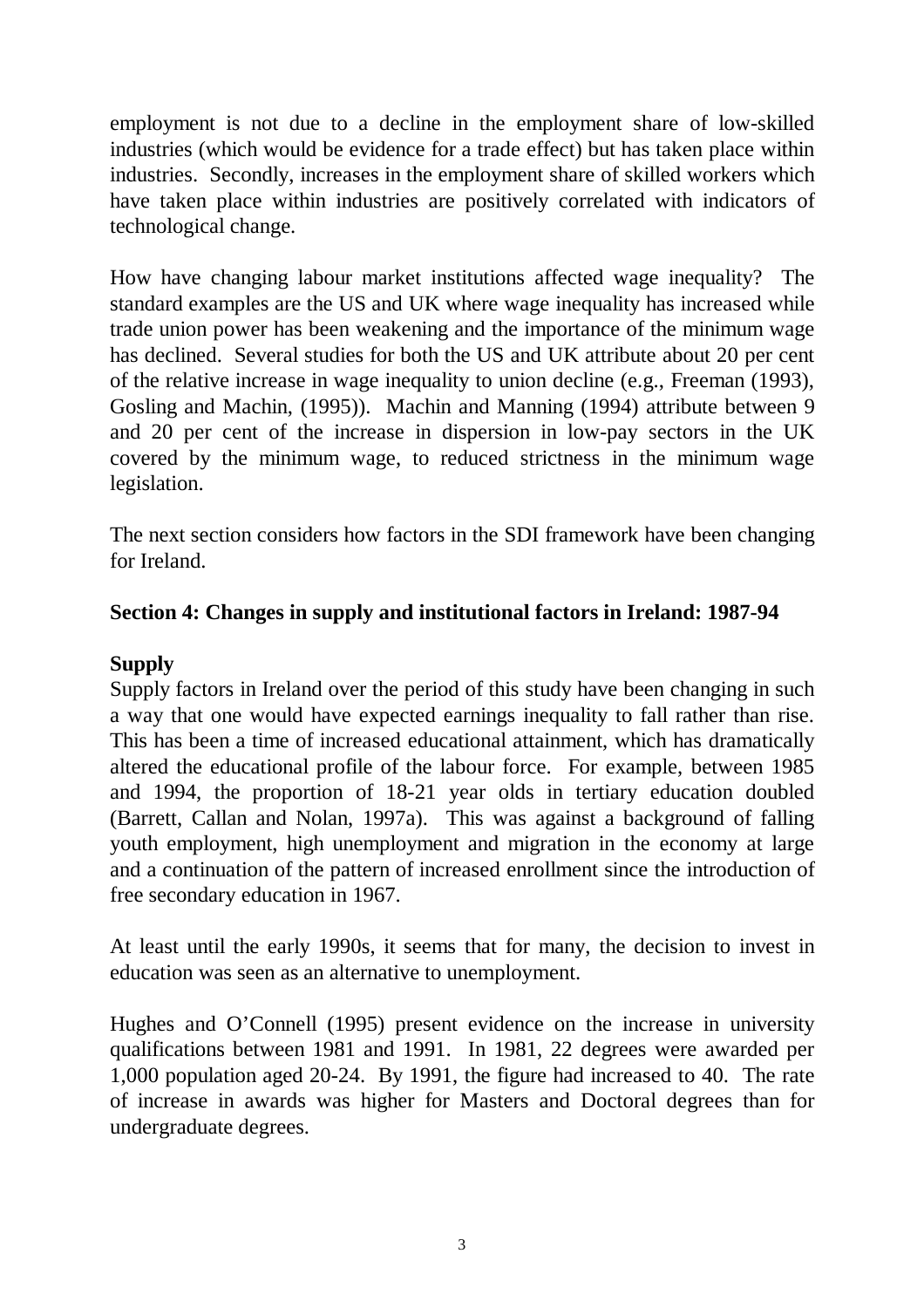The number of 18 year olds in the economy, the population from which University entrants are generally drawn, had increased by 6% over the period, compared with a 75% increase in the number of degrees awarded.

Analysis of unemployment and migration rates for university graduates over this period suggests that third-level students extended their time in college in response to falling demand by employers, rather than in response to increased demand for highly skilled workers. An over-supply of highly skilled labour was evident in the economy, resulting in under-employment of human capital. However, the picture has changed in recent years. Barrett, Callan and Nolan (1997a) find that the returns to higher levels of education have risen. In the years of strong economic growth, increased employment and reduced migration following the earlier study, the demand for skilled labour had increased, absorbing the increased supply, without reducing the returns to education.

As older less educated workers retired and new entrants brought high educational qualifications, the educational profile of the workforce was enhanced. Barrett, Callan and Nolan (1997a) show that between 1987 and 1994, the proportion of full-time employees with only primary education fell from 18% to 8.6% while the proportion with a post second-level diploma increased from 17.6% to 27.8%. *Ceteris paribus*, this outward shift in the relative supply curve of skilled workers should have reduced rather than increased skill differentials and earnings inequality.

To compare briefly with the situation in the US and UK, in the US during the 1970s, in the 25-34 age-group, the supply of male college graduates increased by 85% with a 151% increase for females. The figures for high-school graduates were 13% and 66%. This drove down the earnings premium for a college degree in the 1970s, at a time of relatively stable earnings inequality . In the 1980s, there was a sharp decrease in the rate of growth of college graduates as a proportion of the labour force while the education premium increased strongly, at a time of rapidly rising earnings inequality (Levy and Murnane, 1992).

In the UK in the 1970s, increases in the supply of skilled labour drove down education differentials as the wage distribution became compressed. In the 1980s, earnings inequality rose as did skill differentials despite continued growth in skilled labour supply (Schmitt, 1994).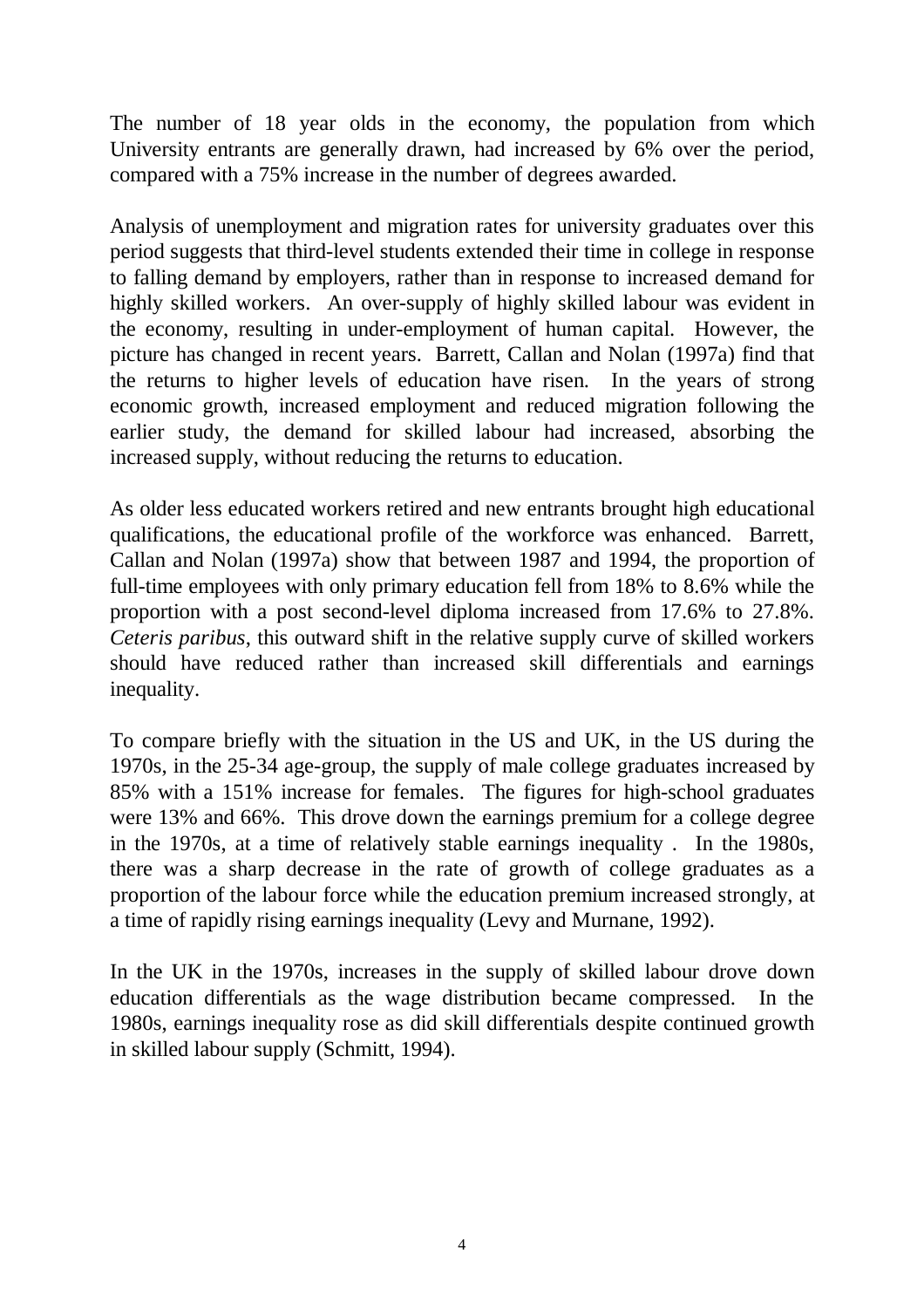## **Institutions**

## **Wage setting**

Centralised pay arrangements have been in place in Ireland since 1987. The current agreement will last until 1999. Bargaining had been previously centralised from 1970 to 1981, but became decentralised from then to 1987.

The Programme for National Recovery (PNR) was negotiated in 1987 between government, trade unions and employers. Controlling wage inflation was seen as central to increasing competitiveness and to restoring order to the public finances, which were then in a state of crisis. Given the deflationary agenda of the government, it was important to have the unions, especially those in the public sector, on side (Roche, 1994a).

Pay increases of 2.5% were agreed for each of the years 1988 - 1990. In the event, higher increases were negotiated in the private sector. In the public sector, the 2.5% increase was paid during the PNR but special awards were made under the Programme for Economic and Social Progress (PESP), which was negotiated to run from 1990 to 1993. The PESP and its successor, the Programme for Competitiveness and Work (PCW) had explicit targets for the reduction of the Debt/GDP ratio. Unlike the PESP, however, the PCW did not include a Local Bargaining Clause, which allowed for the negotiation of additional pay rises of 3 per cent in the second year of the programme. Roche takes the positive view that many of the awards under this clause in the PESP, were as part of agreements for increased productivity. The current programme, the Partnership 2000 for Inclusion, Employment and Competitiveness (P2000) includes this Local Bargaining Clause.

Commentators disagree as to the nature of the current arrangements, i.e., the extent to which they can be described as social corporatism and also on their impact. Durkan (1992) argues that the special awards along with higher increases in basic rates of pay and reductions in personal taxation in the first two programmes, improved the incomes of trade unionists over the period of the agreement, with little regard for the unemployed. A more benign view is taken in a subsequent paper (Durkan and Harmon, 1996) which finds negative coefficients on dummy variables representing the PNR and PESP in regressions to explain wage inflation and the unemployment rate. "There is definitely some evidence that unemployment was exerting downward pressure on wage rates, and that this was operationalised via the system of centralised bargaining" (pg. 11).

A positive view is also taken by O'Donnell and O'Reardon (1997) who argue that the agreements amounted to social partnerships which produced and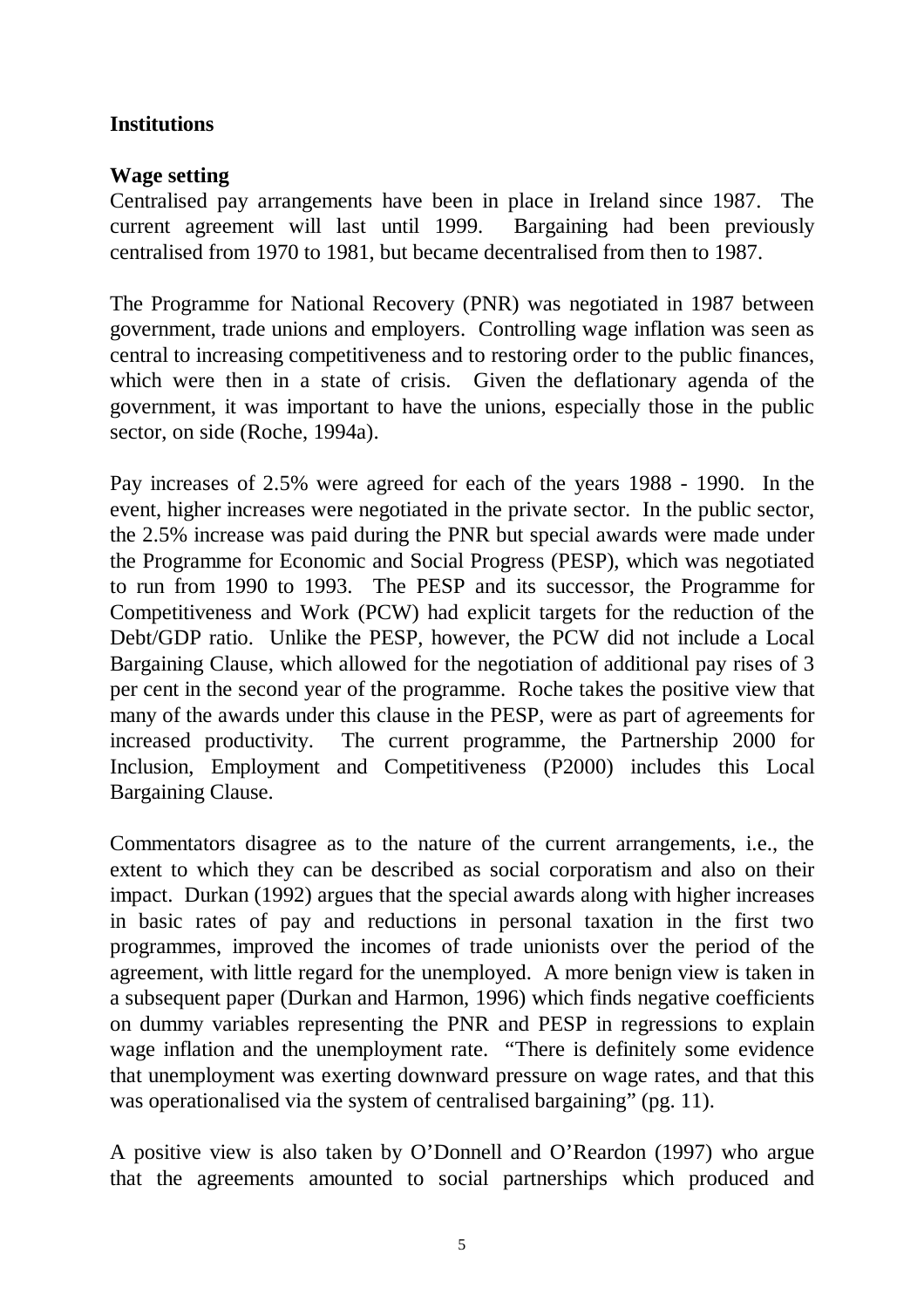sustained the economic recovery and subsequent growth, while also aiding Ireland's participation in the European Monetary System (EMS).

Teague (1995) addresses the issue of whether the pay deals can be described as social corporatism. He argues that under a social corporatism regime, the wage setting process should have one or more of the following aspects; competitiveness, employment, stabilisation and equity. With regard to the equity function, Teague argues the pay deals had little effect in the private sector and increased inequality in the public sector, with the highest increases going to those at the highest wage levels. Roche (1994a) argues that the fact that well-paid and profitable sectors accorded with the agreements constrained market forces and was progress itself and states that unions sought to and were successful in increasing the value of social programmes under the agreements, such as expenditure on health and social welfare programmes. Changes in employment legislation were also implemented. The current agreement (P2000), places explicit emphasis on social measures to reduce poverty and exclusion, with commitments to adopt a national anti-poverty strategy, focusing on long-term unemployment, educational disadvantage and low incomes.

But whatever the redistributive content of the agreements, they could not, at least until 1994, constrain forces causing increased earnings inequality. This is at variance with the situation in the UK when income policies were in place in the 1970s and wage dispersion narrowed (Machin, 1996). Could wage drift have played a role in the failure of the bargaining agreements to compress the wage distribution? This was found to be the case for Italy in 1980s (Erickson and Ichino, 1994) and a feature of the Swedish wage bargaining system (Hibbs, 1991). Roche (1994a) states that this was not a problem during the first agreement, the PNR while under the PESP, local bargaining increases in the private sector were contained within the 3 per cent limit and were productivity related. Hardiman (1992) states that pay increases above the PNR norms were negotiated in the pharmaceuticals, chemicals and electronics sectors, which, as will be described below, are areas dominated by foreign firms.

## **Unionisation**

Union density rates increased in the 1970s (OECD, 1994) in common with the majority of OECD countries (see Table 2 below). This was a time of a slightly increasing share for manufacturing employment in total employment, a sector that is normally relatively strongly unionised. Foreign multinationals investing in Ireland in the 1970s were strongly encouraged to recognise unions (Callan and Reilly (1993), Roche (1992)). However, these foreign-owned industries may have pursued their own agenda as regards wage setting. Hardiman (1992), considering the collective bargaining agreements of the 1970s, states that "the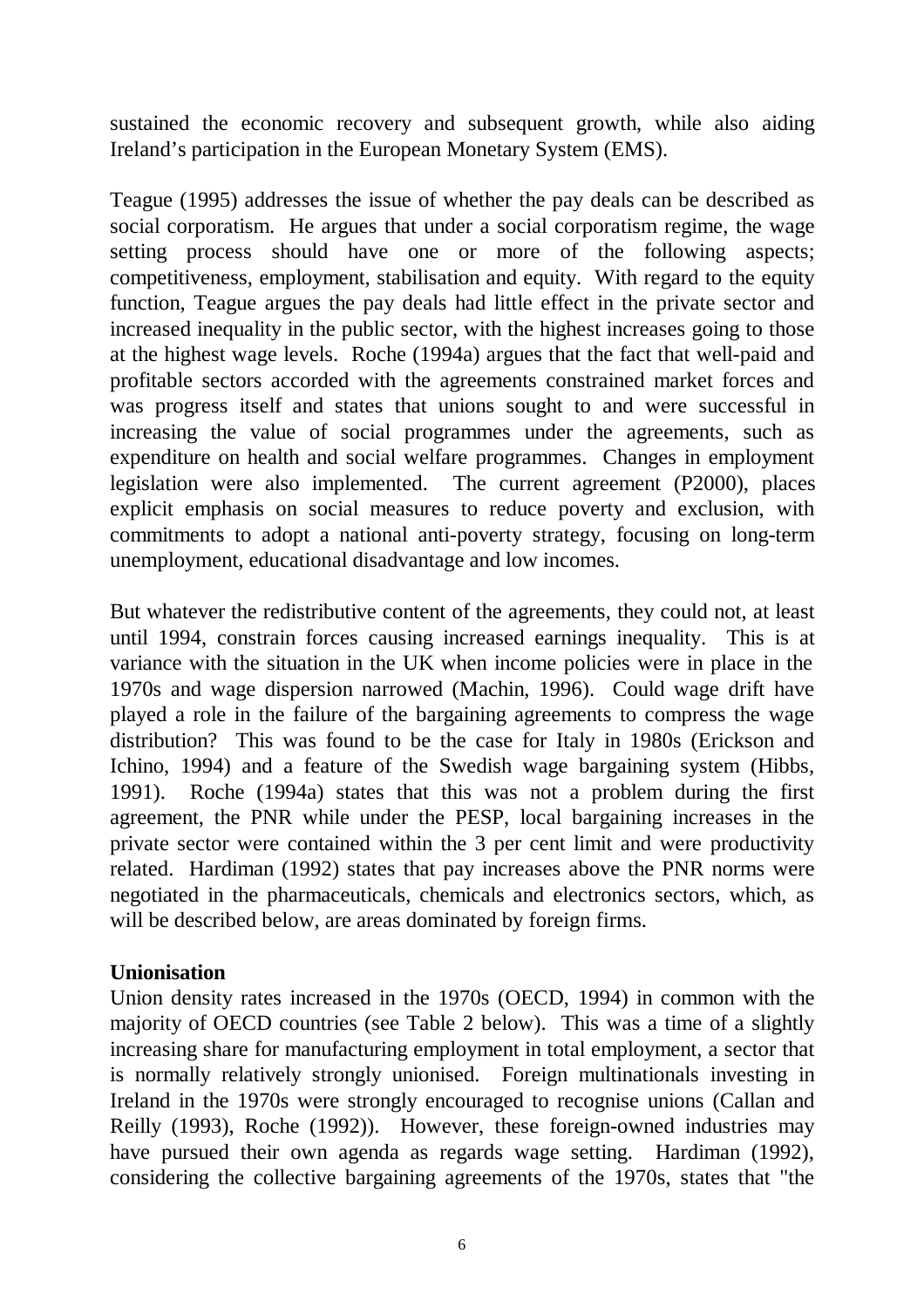most the Federated Union of Employers...could do was to encourage these firms to make additional payments in ways that would not involve too transparent a breach of the terms of the centralised agreements," (pg. 341).

Union density rates fell in the 1980s, again mirroring a pattern in the rest of the OECD. Roche (1994b) highlights the fall in the share of the manufacturing sector, the increase in services employment and the proportion of the increase which took place outside the highly unionised commercial sector along with the increase in female and white-collar employment, as reasons for falling union density. There also seems to have been a shift in industrial policy away from encouraging new foreign investors to recognise unions.."Unions have also complained that the IDA (*Industrial Development Authority*) has tacitly retreated from its traditional policy of encouraging incoming multi-nationals to adapt to local industrial relations practices," (McGovern (1988) cited in Roche (1990), pg. 320).

Roche (1994a) suggests that one of the reasons why the union movement entered into centralised bargaining in 1987, as discussed above, was to stem the decline in membership and to avoid marginalisation. However, unions still face obstacles to recognition at company level, both from indigenous owned and foreign owned companies. Employers resisted an attempt to include a provision for union recognition in the Programme for Competitiveness and Work (Roche, 1994a).

## **Table 2: Trade Union Density Rates**

- 1970 53.1
- 1980 57.0
- 1990 49.7

Source: OECD (1994), union membership as a per cent of wage and salary earners, based on employed members only.

In a study of the effect of unions on wage levels and dispersion, Callan and Reilly (1993) using data for 1987 on full-time male non-agricultural workers, find a mark-up of 20% for union members, high by European standards. They posit that this may be due to the high-paying foreign companies, who were strongly encouraged in the 1970s to recognise unions, as noted above.. Considering dispersion, smaller variance was found in the wages of union members. Decomposition showed that most of this difference was due to different wage structures between the union and non-union sectors, with a smaller impact from less dispersed characteristics among union members. Thus, it is relevant to consider if the decline in union membership has been a factor towards increasing earnings inequality. Have the obstacles to union membership in the foreign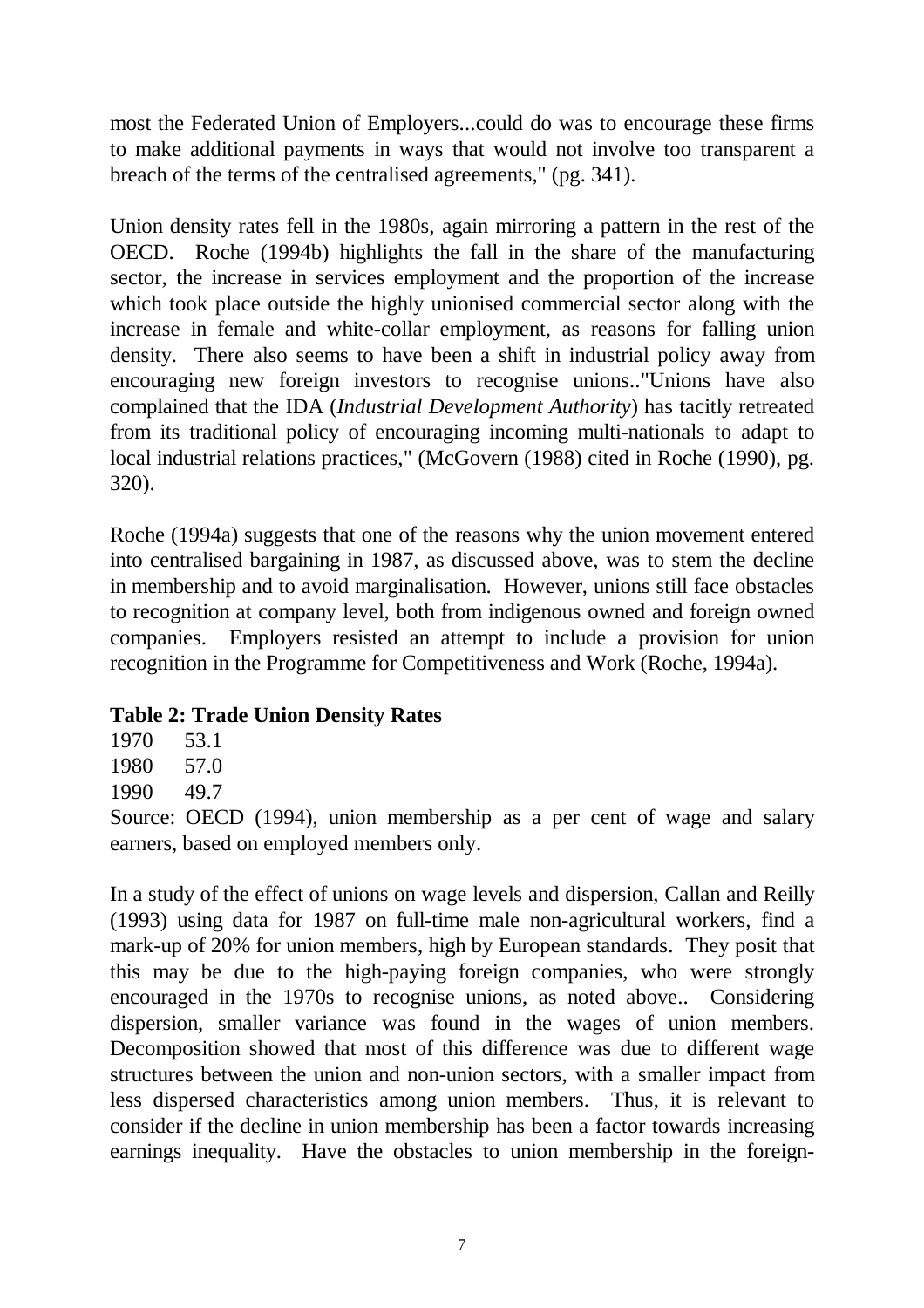owned sector contributed to high skilled/unskilled wage differentials? This will be touched upon in Section 7.

## **Section 5: General Economic Trends**

The Irish economy changed significantly over the period under analysis. From a poor performance in the first half of the 1980s when GNP growth averaged 0.4% per annum, the economy began to recover towards the end of the decade until stung by the global recession of 1991. After this point growth in GNP again picked up, reaching 7.4% in 1994 (see Table 3 below).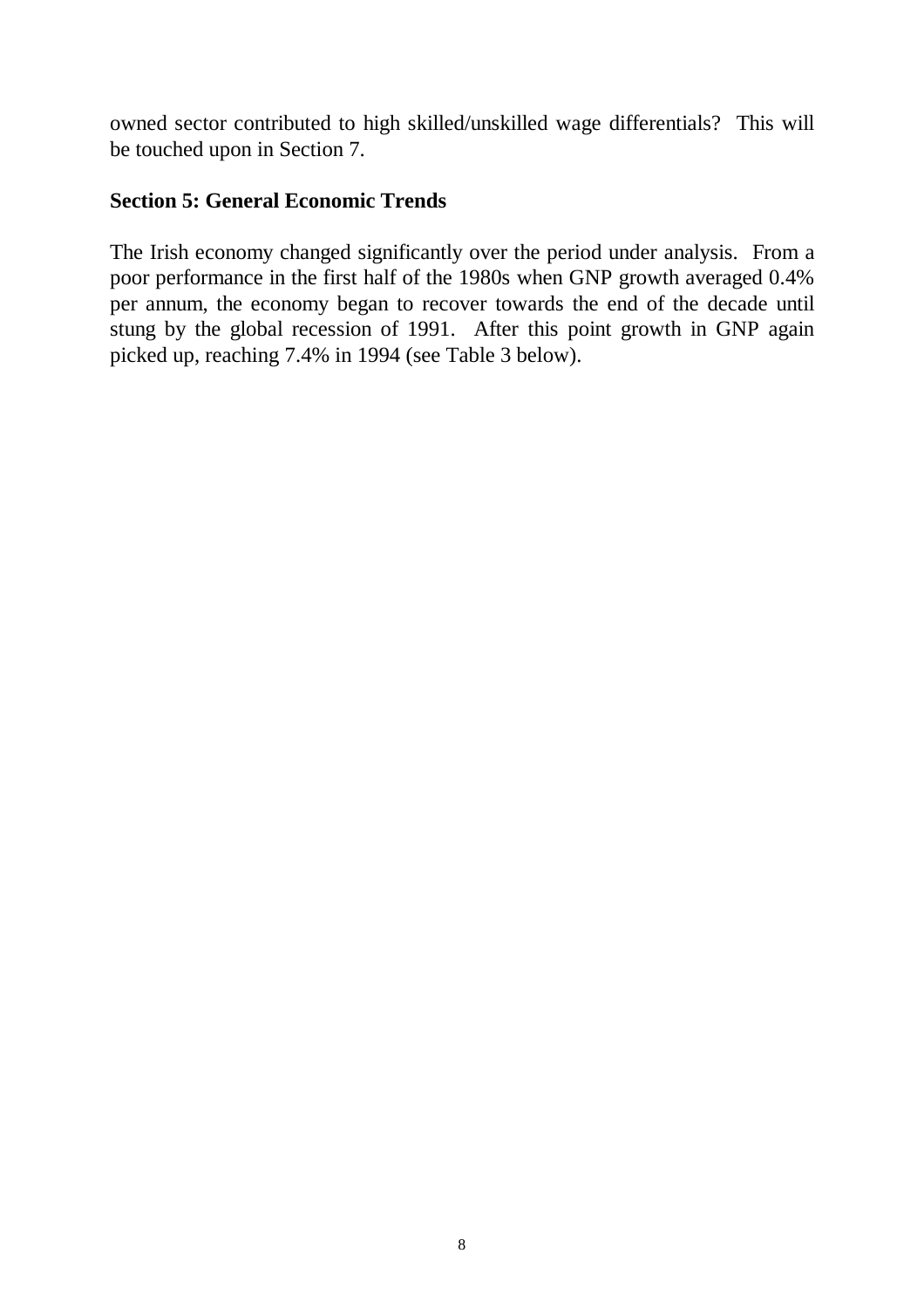| Table 3 |          | % change in Unemployment |
|---------|----------|--------------------------|
|         | real GNP | <b>Rate</b>              |
| 1988    | 2.5      | 16.7                     |
| 1989    | 5.4      | 15.6                     |
| 1990    | 7.3      | 13.4                     |
| 1991    | 1.9      | 15.5                     |
| 1992    | 2.0      | 16.3                     |
| 1993    | 3.0      | 16.7                     |
| 1994    | 7.4      | 15.6                     |

The unemployment rate remained high over this period as the labour force increased, due to increased female participation and poor conditions in the UK labour market, which choked off emigration, especially after 1991 (Table 3 above).

A large negative Balance of Trade at the start of the 1980s became strongly positive in mid-decade, due to strong export growth, helped by a devaluation of 11% in 1986. This was accompanied by a 6% increase in manufacturing employment over the period 1987-93. The share of manufacturing employment in total employment remained constant at around 21% over the period.

Large scale restructuring took place in the Irish manufacturing sector in the 1970s and 1980s. Incentives to foreign investors saw the dominant position of indigenous-owned, low-skill intensive traditional industries transferred to foreignowned, high-technology industries, primarily in the electronics and pharmaceutical sectors. Employment in manufacturing began to increase after 1987 and importantly there were employment increases in the indigenous sector, which has become more skill intensive.

Thus, it seems that explanations of rising inequality which focus on poor trade performance and a resulting switch from manufacturing to services have little relevance for Ireland.

What is likely to have been extremely important is the large flows of foreign direct investment (FDI) into Ireland in the 1990s, much of which was in hightechnology, skill-intensive sectors. While early foreign investors were attracted by tax-breaks and financial incentives, the availability of highly-skilled labour in Ireland is increasingly an important factor in investment decisions. Given the openness of the Irish labour market with a large pool of Irish emigrants abroad, especially in the UK, labour supply can respond quickly to improved demand opportunities.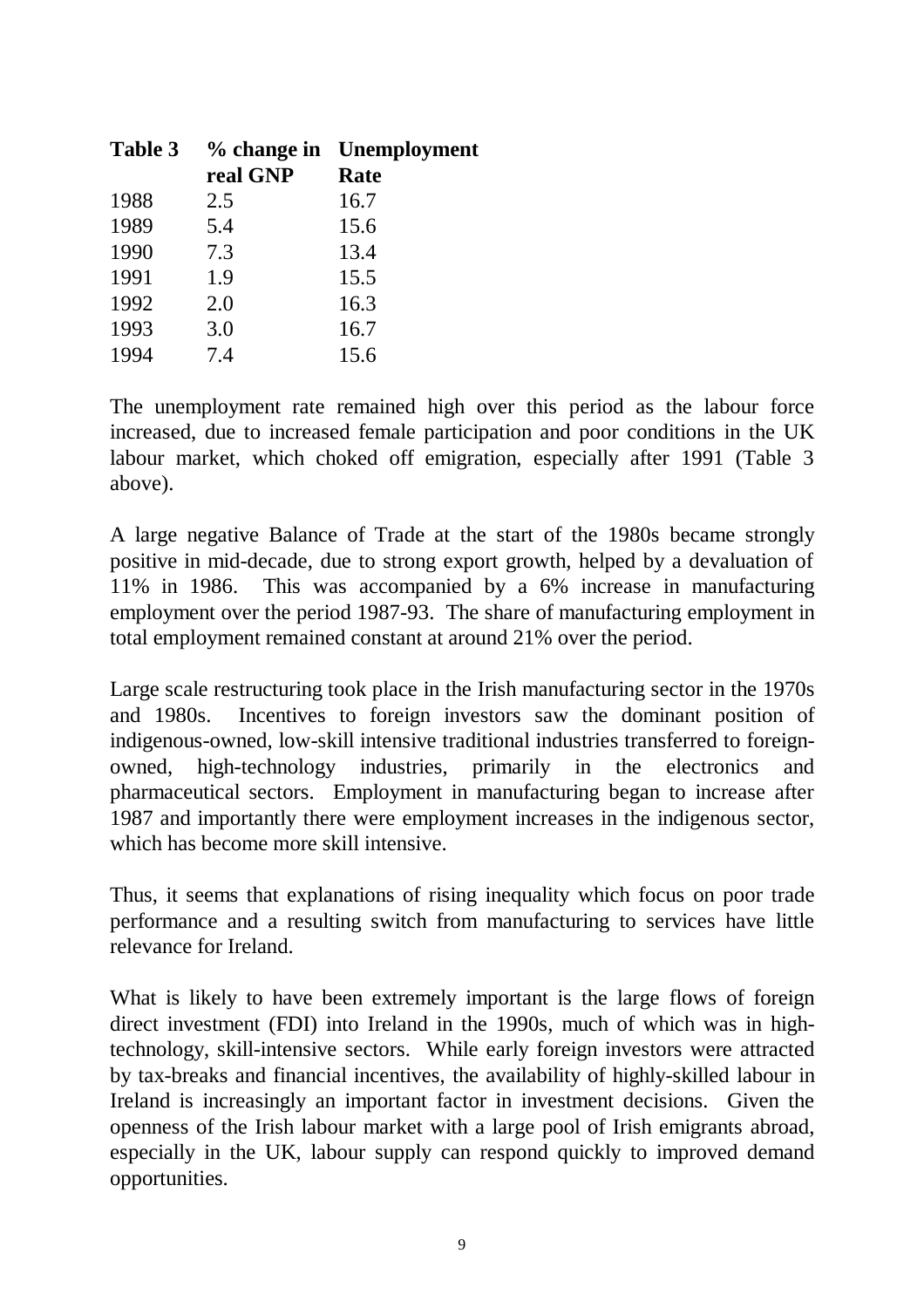Furthermore, skilled labour costs in Ireland are relatively low by international standards. In 1988, labour costs in Ireland in the computer sector were the lowest in the EU with the exception of Luxembourg. For the manufacturing sector as a whole, in 1991, hourly labour costs in Ireland were about the same as the UK, but below those of the original EC 6 and Denmark (Bradley *et al*, 1997).

The main sectors of foreign investment have been pharmaceuticals, office and data processing machinery, electrical engineering, instrument engineering and soft-drink concentrates. O'Malley and Scott (1994) report that in the early 1980s, these sectors accounted for 86 per cent of profits of foreign-owned manufacturing firms and that in the period up to 1981, this dominance was maintained.

The next section reviews relevant previous work.

## **Section 6: Previous Work**

Kearney (1997) presents an analysis using a panel of 72 manufacturing sectors between 1979 and 1990. In the data over this period, there was a trend towards employment of relatively more skilled workers. However, the skilled/unskilled wage gap did not increase in proportion with the increase in relative employment. Indeed, in the 12 sectors with the highest growth rates, the relative wage gap narrowed over the period. Most of the increase in skilled employment was within sectors but sectoral growth was highest in skill-intensive sectors. There was significant restructuring in the manufacturing sector in the 1980s, as mentioned above, with the emerging dominance of high-growth foreign-owned, skill intensive sectors. These sectors account for most of the increase in demand for skilled labour. An increase in the employment and wages of the Clerical group of workers is taken as evidence for an outward shift in the demand curve for this group of workers which is interpreted as a sign of an information technology shock raising the productivity of workers with computer skills.

The Irish manufacturing sector is found to be extremely heterogeneous in terms of output, employment and wage growth. The data are divided into 3 stylised groups, high, medium and declining, on the basis of their output growth performance. The high-growth sector is dominated by foreign-owned firms. Relative skilled wages were highest in this group and this is the group where employment of skilled workers increased sharply.

The increase in skilled employment is decomposed into between and within sector effects for skilled, unskilled and clerical workers, for high, medium and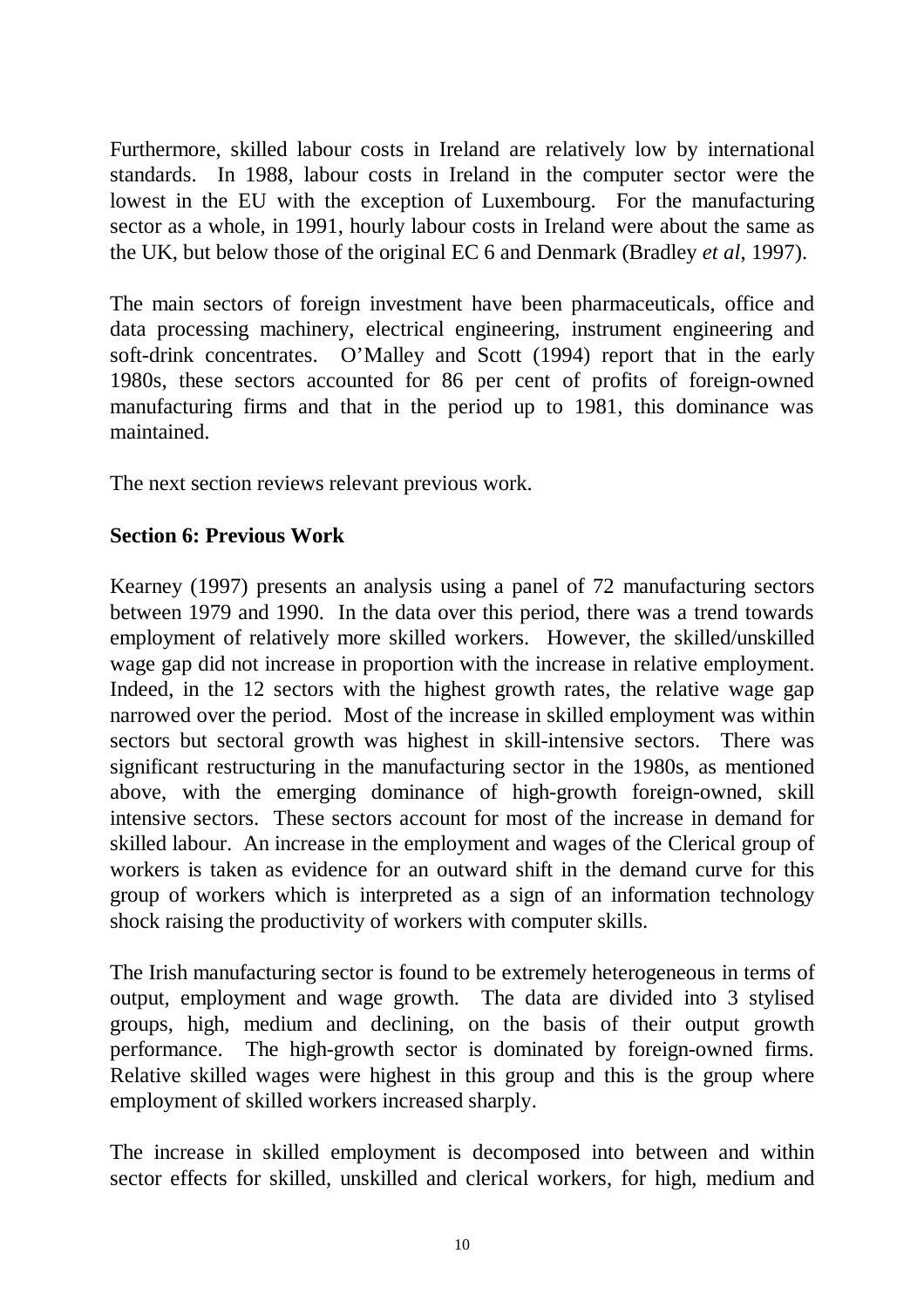declining sectors and for the sub-periods 1979-1987 and 1987-1990, following (Berman *et al*, (1994), Machin, (1995)). The between-sector effect is hypothesised to be the result of changes in international trade patterns with the movement of low-skilled production to low-wage emerging economies. The within-sector effect is hypothesised to be the result of technological change which favours high-skilled workers.

It is found that most of the increase in skilled employment took place in the period until 1987. This increase in skill intensity may have been a big factor in the improved growth performance after 1987.

The within-sector component dominated for all time periods, all sectoral groups and all categories of employment. The high growth group had the largest increase in the proportion of skilled employment while the medium growth and declining sectors recorded below average growth. The study concludes that there is evidence of a trade effect in the decline in importance of sectors traditionally exposed to competition from low-wage countries. Evidence of a technology effect is also clear - there was an increase in skill-intensity in high-growth sectors, where relative skilled wages are highest. About half of this increase was due to a general increase in employment in these industries and most of the remainder due to an increase in skill intensity. Thus, part of the increase in earnings inequality found by Nolan and Hughes (1997) must be due to the increased skill intensity in high-paying sectors.

Considering the relationship between the growth of the education profile of employees, as mentioned above and increased earnings dispersion, Barrett, Callan and Nolan (1997a,b) find that the growth in median earnings showed the greatest percentage increase at the top and bottom levels of educational attainment. Looking at dispersion within educational categories as measured by the ratio of the top to bottom decile, dispersion in the top and bottom educational categories rose rapidly between 1987 and 1994, albeit from a low base compared to the other educational categories. Results for the bottom category can be partly explained by the fact that it was decreasing in size, as described above. Considering men only, the pattern of increase in median earnings was similar to that for all employees, but the changes in dispersion in the top and bottom educational categories were less. For men aged between 25-39, there was little difference across categories in the rise in median earnings with the overall increase in dispersion less for this age group than for all men. Dispersion had increased within most education groups.

For workers under 30 years of age, the biggest percentage increases in median earnings were again at the top and bottom levels of educational attainment while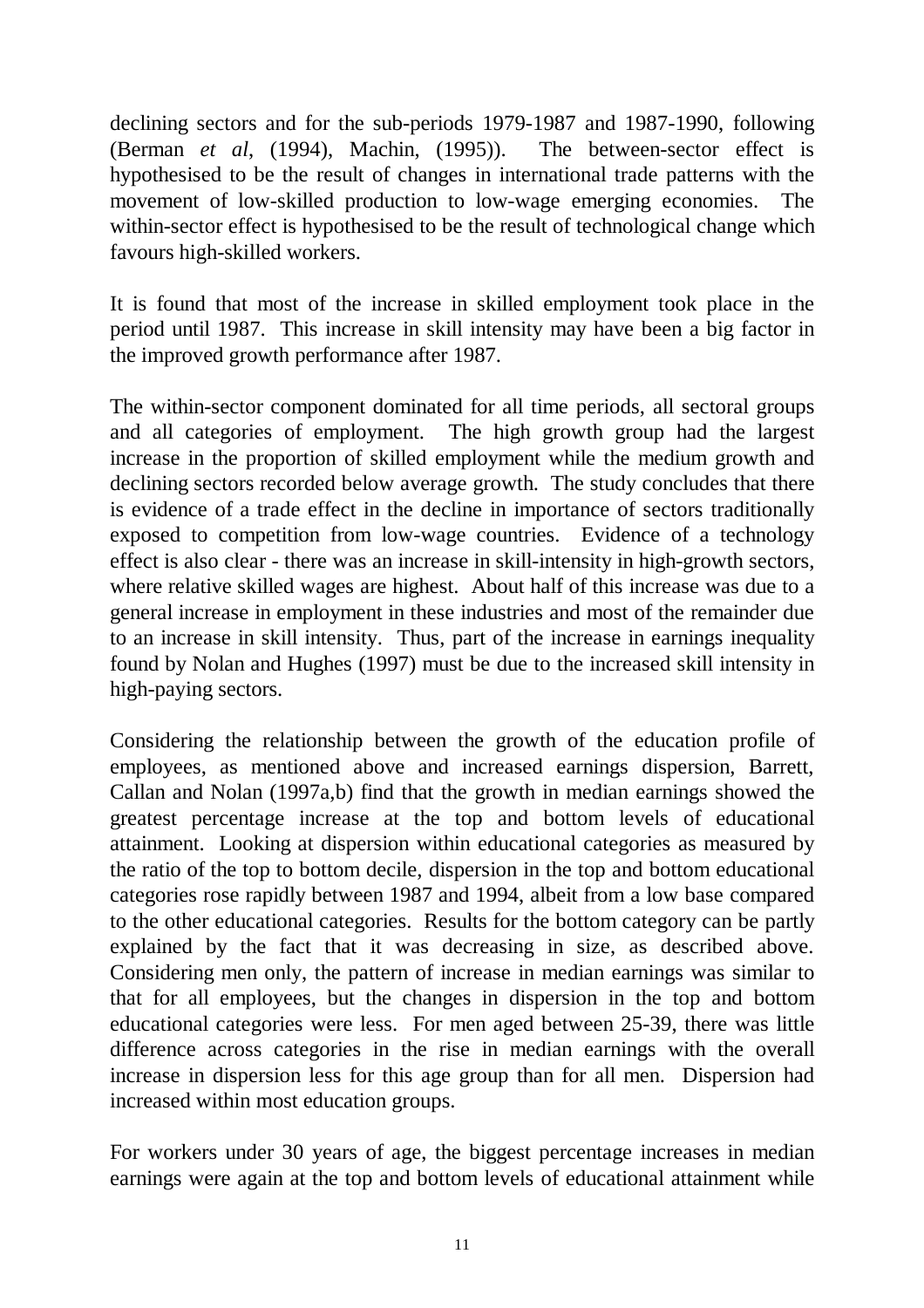there was actually a fall in median earnings for those with a post secondary diploma or certificate.

Results of estimating various specifications of human-capital wage equations for all employees and for men separately finds a general picture of increased or constant returns to university education, despite a large increase in the supply of graduates.

The same is true for employees under 30 but for this group, there is actually a bigger increase to the returns to junior cycle qualifications.

Wage differentials between 1987 and 1994 are then decomposed to assess to what extent the change in returns to the factors included in the wage equation had affected wage dispersion. The data were re-weighted to reflect the change in the age-education profile of employees. The change in the age-education profile and higher returns to education account for much of the observed increase in dispersion, precisely how much depending on the specification of the wage equation and the decomposition methodology. Thus, a similar picture to that painted by Kearney (1997) and described above arises, of increased skill intensity in employment and higher prices for those skills.

## **Section 7: Data and Results**

This section aims to shed light on why earnings inequality has increased in Ireland. The data used are 2 cross-section, household surveys for 1987 and 1994 collected by the Economic and Social Research Institute (ESRI) in Dublin. The first, the Survey of Income Distribution, Poverty and Usage of State Services has been extensively used for poverty and labour market research (see Callan, Nolan *et al* (1989) for a description of the survey and Callan and Nolan (1994) for an overview of the research). The 1994 Living in Ireland Survey forms the Irish module of the European Community Household Panel (see Callan, Nolan *et al* (1996) for a description of the survey and a study of household poverty). The sampling frame for both surveys was the Electoral Register and both have been re-weighted to correspond with the Labour Force Survey for key household characteristics. The response rate for the 1987 survey was 64% and 62.5% in 1994, corresponding to 3,294 and 4,048 households respectively. Earnings data and labour market characteristics were obtained from around 2,700 employees in 1987 and around 3,000 in 1994. The focus here is on usual gross weekly earnings from full-time employment (defined as working 30+ hours per week). This leaves a sample for analysis of 2,426 in 1987 and 2,768 in 1994, after discarding observations with missing information.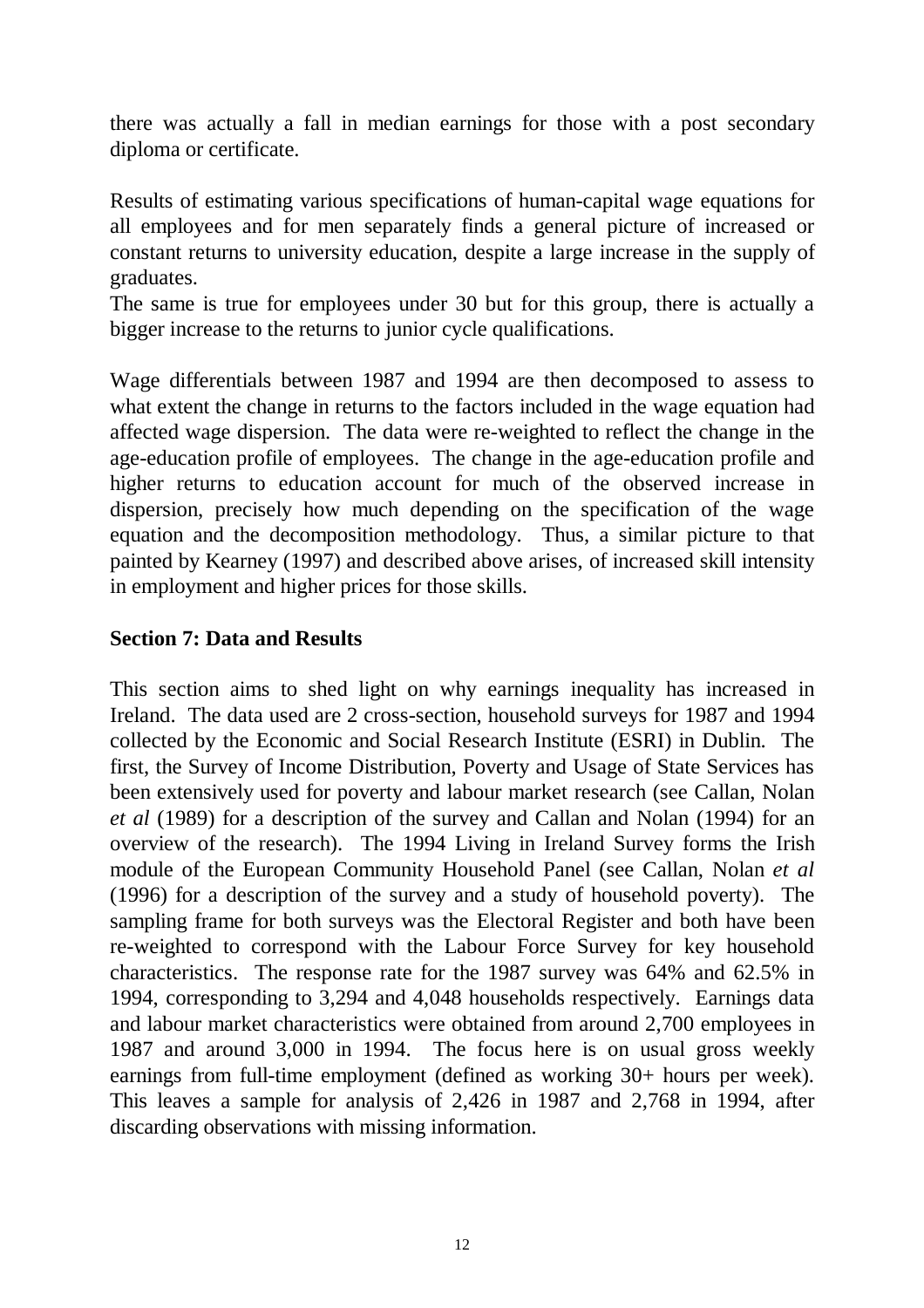The approach taken was to calculate Theil Mean Log Deviation (MLD) indices to attribute inequality to between and within group components for the variables of interest. The index can be written as follows

$$
T_{MLD} = \frac{1}{n} \sum_{i=1}^{n} \ln(\frac{\mu}{y_i})
$$

where *n* is the sample size,  $\mu$  the sample mean and  $y_i$  the earnings of individual *i*.

This index is chosen because it is additively decomposable, i.e., can be decomposed into within and between-group components. The decomposition weights in this index are the population share of each group and the decomposition can be written as follows (Shorrocks, 1980).

$$
T_{MLD} = \sum_{i=1}^{G} \left(\frac{n_g}{n}\right) T_{MLD_G} + \sum_{g=1}^{G} \left(\frac{n_g}{n}\right) \ln\left[\left(\frac{n_g}{n}\right) / \left(\frac{n_g}{n}\frac{\mu_g}{\mu}\right)\right]
$$

The first term is the within-group component and the second the between-group component. The between-group component can be thought of as that proportion of inequality that would exist if everyone earned the mean income of their group so that there was no within-group inequality. The between-group component can be thought of as the explained proportion of inequality and the within-group the unexplained. Thus, we see how much inequality can be explained by the variables on which we have information. Individuals have been defined along the single dimensions of gender, age, occupation, industry, experience and tradeunion membership and by age and education together and experience and education together, to study interaction effects. For definitions of the groups and cell sizes used, see Appendix 1. The index increased from 0.13115 in 1987 to 0.1501 in 1994, an increase of 14.5%.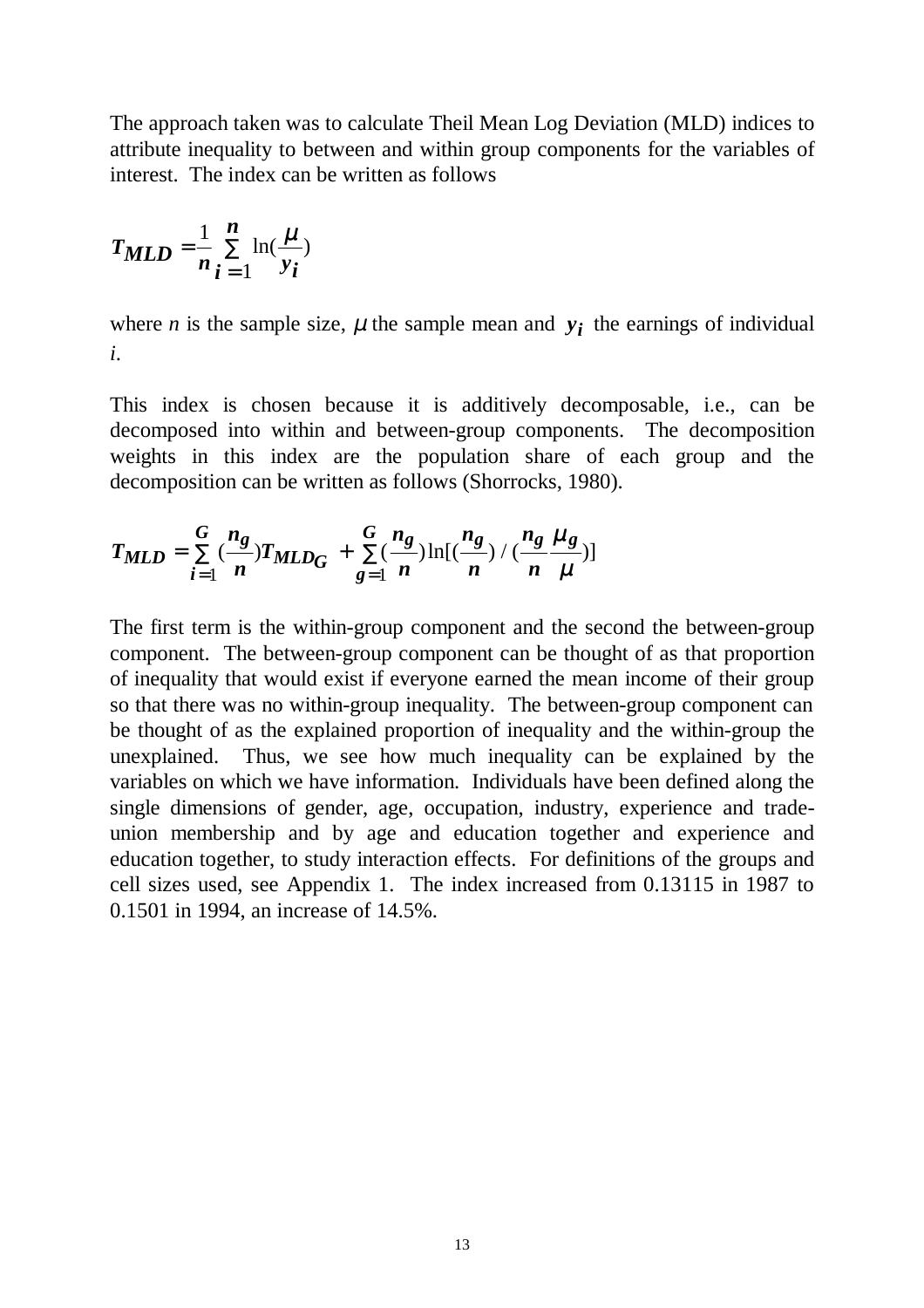## **Table 4: Contribution of certain variables to earnings inequality, 1987 and 1994, as measured by Theil MLD index**

1987

|               | <b>Within Group</b> | %     | <b>Between Group</b> | %     | Total   |
|---------------|---------------------|-------|----------------------|-------|---------|
|               | Component           |       | Component            |       |         |
| gender        | 0.1192              | 90.87 | 0.0119               | 9.12  | 0.13115 |
| age           | 0.0928              | 70.75 | 0.0383               | 29.24 | 0.13115 |
| education     | 0.1124              | 85.72 | 0.0187               | 14.28 | 0.13115 |
| occupation    | 0.1077              | 82.15 | 0.0234               | 17.85 | 0.13115 |
| industry      | 0.1152              | 87.88 | 0.0159               | 12.12 | 0.13115 |
| experience    | 0.0984              | 76.97 | 0.0294               | 23.03 | 0.1278  |
| trade-union   | 0.1239              | 96.95 | 0.0039               | 3.05  | 0.1278  |
| member        |                     |       |                      |       |         |
| age*education | 0.085               | 64.84 | 0.04611              | 35.16 | 0.13115 |
| experience*   | 0.0771              | 60.35 | 0.0507               | 39.65 | 0.1278  |
| education     |                     |       |                      |       |         |
| 1994          |                     |       |                      |       |         |
| gender        | 0.1397              | 93.10 | 0.0103               | 6.89  | 0.1501  |
| age           | 0.1022              | 68.10 | 0.0479               | 31.89 | 0.1501  |
| education     | 0.1216              | 81.00 | 0.0285               | 19.00 | 0.1501  |
| occupation    | 0.1103              | 73.5  | 0.0398               | 26.5  | 0.1501  |
| industry      | 0.1241              | 82.72 | 0.0259               | 17.28 | 0.1501  |
| experience    | 0.1085              | 72.29 | 0.0416               | 27.71 | 0.1501  |
| trade-union   | 0.1449              | 96.53 | 0.0052               | 3.46  | 0.1501  |
| member        |                     |       |                      |       |         |
| age*education | 0.0907              | 60.45 | 0.0593               | 39.54 | 0.1501  |
| experience*   | 0.0817              | 54.43 | 0.0684               | 45.57 | 0.1501  |
| education     |                     |       |                      |       |         |

**Note:** in 1987, the experience and union membership questions were not answered by the whole sample, resulting in a different index value for these variables.

It is clear from Table 4 above that most inequality is within-group, i.e., unexplained. For 1994, defining individuals along just one dimension, the importance of between group inequality ranges from just approximately 3.5% for the union-membership variable to 32% for age. Gender accounts for about 7% of inequality. For those factors over which individuals may have some choice, as opposed to age and gender, education explains 19% of inequality and occupation 26.5%. Industry explains 17%. Years of experience can explain 28% of inequality. Trade union membership can explain just 3% of inequality.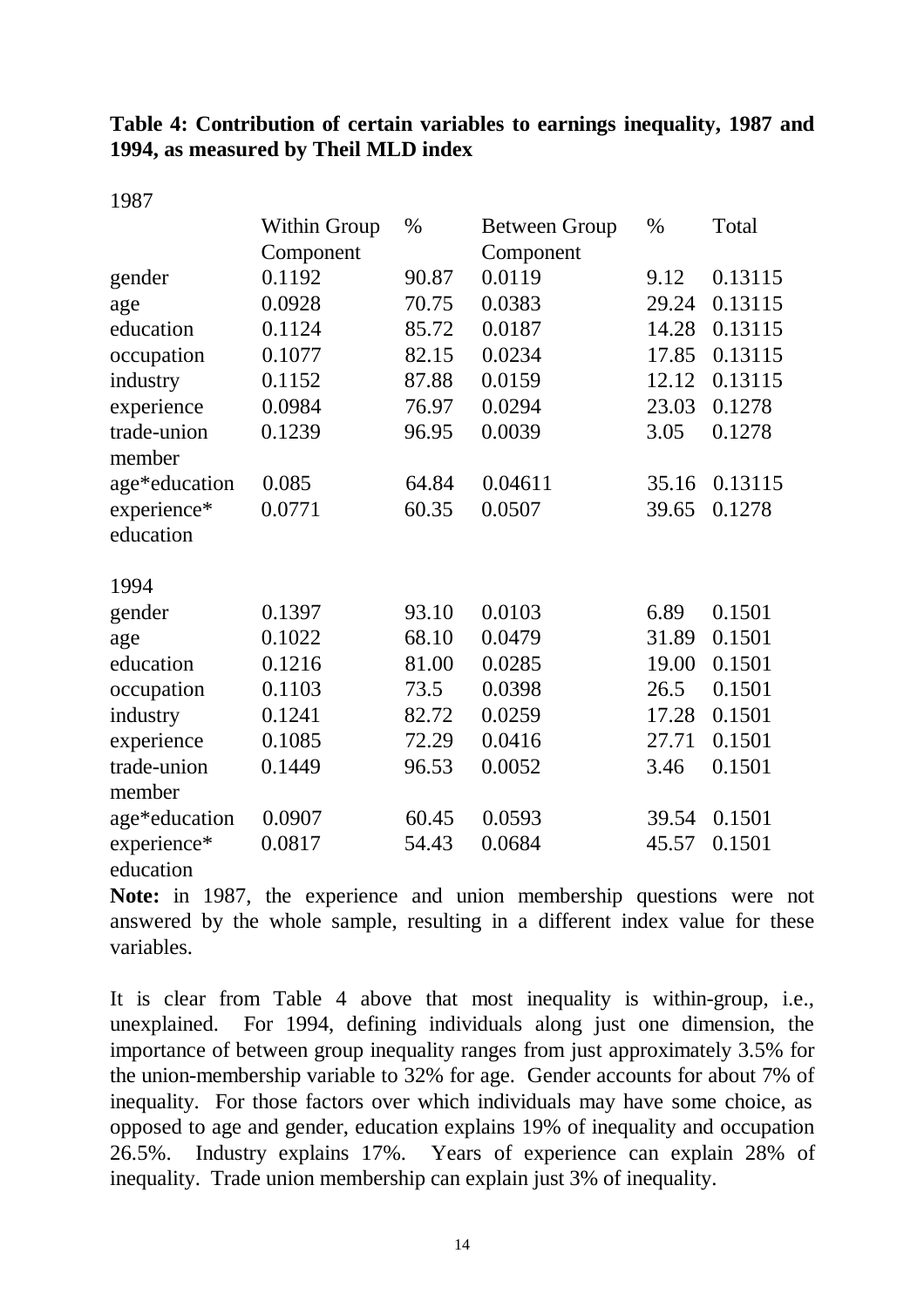Compared to 1987, the proportion of inequality explained by gender had fallen slightly from 9% suggesting that the male-female wage differential had narrowed over the period. This is indeed the case. The ratio of average female to male wages stood at 71% in 1987 compared to 73% in 1994.

The proportion explained by age had increased from 29% to 32% suggesting increased returns to age and labour market experience. Indeed, the contribution of experience increased from 23% to 28%.

Education increased its power as an explanation of inequality from 14% to 19%, even while the supply of highly educated labour was growing. The occupation variable increased its contribution from 18% to 26.5% while that of industry rose from 12% to 17%. There was no change in the proportion accounted for by the union membership variable.

Considering interaction effects for age and education together and experience and education together, the proportion of inequality that can be explained increases to 35% and 40% respectively in 1987, as we consider more than one characteristic. There is also an increase in the explanatory power of these interaction effects between 1987 and 1994 with the proportion of inequality explained by age and education together rising to 39% and that of experience and education to 46%.

### **Decomposition of changes over time**

We can decompose the changes in the Theil index over time to get a more accurate picture of why the increase has taken place. The decomposition quantifies the impact of changes in within group inequality, between group inequality and changes in the employment shares of each group (Mookherjee and Shorrocks, (1982)). The latter has implications for both within and between group contributions, depending on the level of inequality within the group whose population changes and whether the average income of the group whose population changes is close or far apart from the rest of the distribution. Term 1 in the formula below captures changes in within-group inequality, terms 2 and 3 the impact of changes in employment share and term 4 changes in between group inequality.

$$
\Delta T_{MLD} = \sum_{g=1}^{G} \frac{\bar{n}_g}{n} \Delta T_{MLD_G} + \sum_{g=1}^{G} \frac{\bar{n}_g}{n} \Delta \frac{n_g}{n} - \sum_{g=1}^{G} \ln(\frac{\mu_g}{\mu}) \Delta \frac{n_g}{n} - \sum_{g=1}^{G} \frac{\bar{n}_g}{n} \Delta \ln(\frac{\mu_g}{\mu})
$$

## **Table 5: Decomposition of Theil MLD index over time**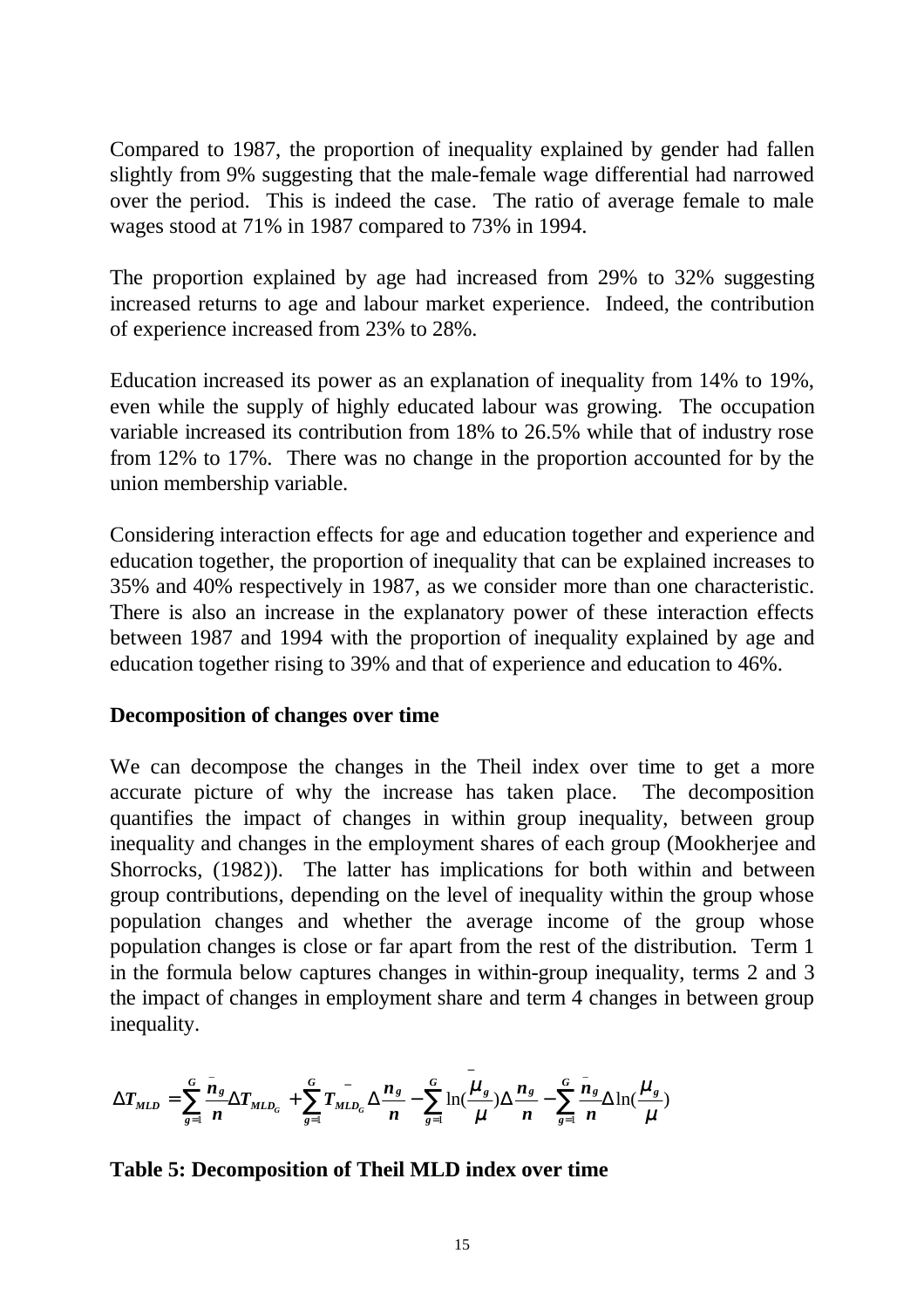|               | Term 1<br>within<br>group | Term 2<br>employment share | Term 3      | Term 4<br>between<br>group | Total    |
|---------------|---------------------------|----------------------------|-------------|----------------------------|----------|
| gender        | 0.020729                  | $-0.00015$                 | 0.0067      | $-0.008322$                | 0.01895  |
|               | 109.38%                   | $-0.81%$                   | 35.37%      | $-43.9153$                 | 100      |
| age           | 0.00639                   | 0.003036                   | $-0.061876$ | 0.0714                     | 0.01895  |
|               | 33.72%                    | 16.02%                     | $-326.52%$  | 376.77%                    | 100      |
| education     | 0.003897                  | 0.005264                   | $-0.05343$  | 0.06322                    | 0.01895  |
|               | 20.56%                    | 27.78%                     | $-281.95%$  | 333.611%                   | 100      |
| industry      | 0.006712                  | 0.002203                   | $-0.004703$ | 0.01474                    | 0.01895  |
|               | 35.42%                    | 11.62%                     | $-24.82%$   | 77.78%                     | 100      |
| occupation    | 0.001125                  | 0.001459                   | $-0.023899$ | 0.04027                    | 0.01895  |
|               | 5.93%                     | 7.7%                       | $-126.115%$ | 212.486%                   | 100      |
| experience    | 0.08817                   | 0.001313                   | 0.00565     | 0.00651                    | 0.022287 |
|               | 39.55                     | 5.89                       | 25.34       | 29.22                      | 100      |
| union member  | 0.010322                  | 0.01066                    | 0.01882     | $-0.01751$                 | 0.022287 |
|               | 46.30%                    | 47.82%                     | 84.41%      | $-78.56%$                  | 100      |
| age*education | 0.00478                   | 0.00092                    | $-0.09177$  | 0.10502                    | 0.01895  |
|               | 25.23%                    | 4.88%                      | $-484.27%$  | 554.17%                    | 100      |
| experience*   | 0.00409                   | 0.000469                   | $-0.080658$ | 0.09838                    | 0.022287 |
| education     | 18.38%                    | 2.1%                       | $-361.85%$  | 441.37%                    | 100      |

**Note:** in 1987, the experience and union membership questions were not answered by the whole sample, resulting in a different index value.

Table 5 shows that for the gender variable, the increased female participation<sup>2</sup> would have had an unequalising effect on earnings inequality, other things equal. But increasing **within** group inequality - especially among men contributed most strongly to increasing inequality. The narrowing male-female differential is reflected in the between-group component which caused decreased inequality.<sup>3</sup>

The effect of age was dominated by increasing **between** group inequality. Within group inequality also rose but the effect of changes in the employment shares of the agegroups which saw fewer younger workers was to reduce inequality. The share of workers aged under 25 fell from 32% to 24%, as participation in education increased. The share of workers aged 25 - 34 remained more or less stable at 29%. The increases took place in the 35-44 and 45-54 groups, groups

-

 $2$  From 33% to 35% of the sample.

 $3$  The average male wage in the sample increased by 20.75% compared to an increase of 24.42% for women.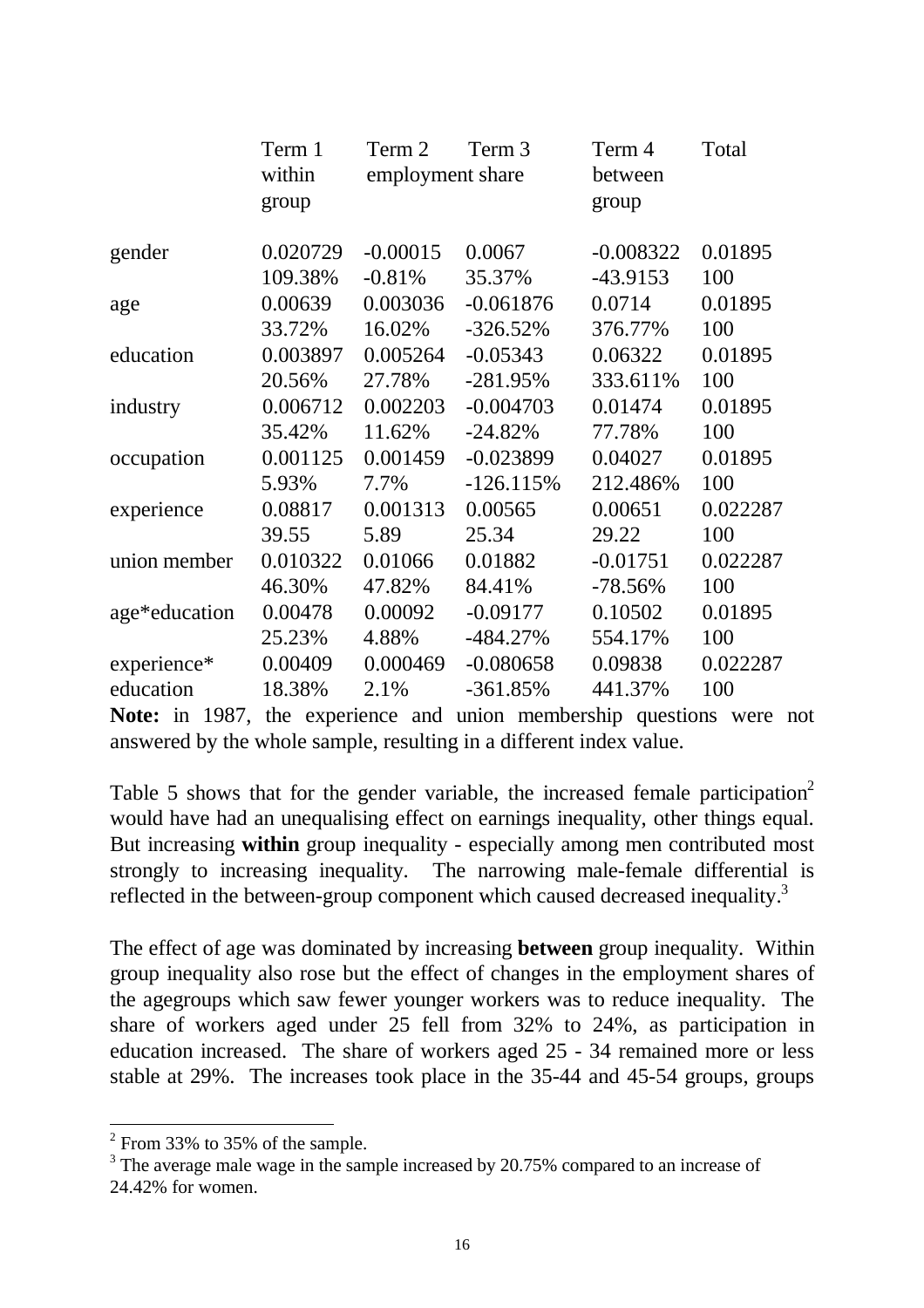where the average wage was higher and where the increases were higher than in the younger age groups and where internal inequality was also higher.

The effect of education was dominated by increasing **between** group inequality. Within group inequality also increased but to a much smaller extent. The effect of changing employment shares which led to an upgrading of the educational quality of the workforce was to reduce inequality as the share of very poorly educated groups fell. The groups which increased their share were those with the highest average wages. Barrett, Callan and Nolan (1997a) show that for median earnings by education category, the greatest percentage increases were for the bottom and top levels of educational attainment. The groups which increased their share were also the groups with the highest internal inequality.

For the experience variable, all three terms were positive and **within**-group inequality had the largest impact. Increasing between group inequality accounted for 29% of the increase. Changes in employment shares which were minimal accounted for 31% of the increase.

For industry, the **between** group effect was dominant accounting for 78% of the change. Thus, there seems to be evidence of a trade effect. The within group effect also caused an increase in inequality. Changes in industry structure which were not very large, the biggest percentage point change being a 4.5% fall for the retailing sector, contributed to a fall in inequality.

**Between** group effects were again dominant for the occupation variable where the within group effect was now surprisingly small. The effect of changing occupational shares which were minor apart from a 4% fall in the share of producers and a 5% increase in the share of professionals would have had a negative impact on inequality, *ceteris paribus*.

The **employment share effect** was dominant for the union membership variable. The share of unionised workers fell from 51.79% in 1987 to 41.68% in 1994. This caused increased inequality, other things equal. Unionised workers have higher wages and lower internal inequality. The non-union/union differential widened slightly from 84% in 1987 to 81% in 1994 but the between-group component worked to reduce inequality. The within-group component contributed positively to increased inequality.

Within group inequality increased for the age and education and experience and education interaction variables. For both these variables, changes in employment share would on their own have reduced inequality as the share of younger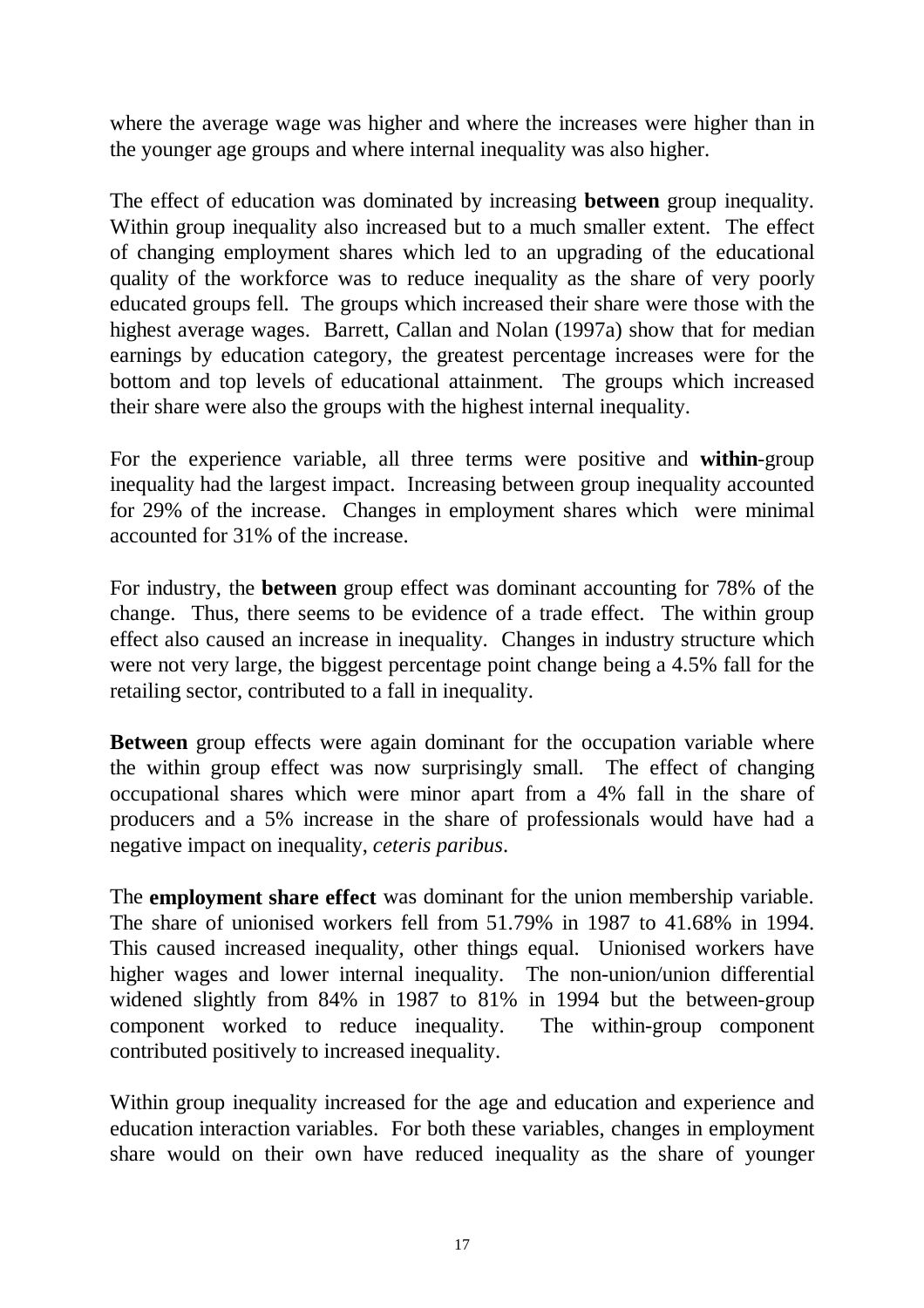workers and those with low levels of education fell. The **between-group** term was dominant for both these interaction variables.

So to summarise, the between group component was the most important for age, education, industry, occupation and the interacted variables of age and education and experience and education. In all these cases, the between-group term caused inequality to increase. However, there was little change in the industrial and occupational structures as defined in the surveys. Along the dimensions of age and particularly education, it was the groups with the highest average wages which increased their share.

The within-group component was the most important for the gender and experience variables with the population share effect dominating for union membership.

The fact that industrial and occupational structure has changed little (see Table 6) seems to cast doubt on the importance of trade effects even though we find that between-group effects are dominant for age and education, indeed for industry and occupation also, but more disaggregated data would be desirable to test this hypothesis. For example, these categories do not allow us make a distinction between indigenous and foreign-owned industry. Indeed, for men the industry categories which increased their share were agriculture, building, wholesaling and personal services, which are not the industries with a high concentration of highly educated workers. For women, the industries which increased share were the health and *other* category.

| таріс от спандся ні спіріоўнісні япагся,<br>1/01 - 1/ <i>1</i> |       |                             |  |  |  |
|----------------------------------------------------------------|-------|-----------------------------|--|--|--|
| 1987                                                           | 1994  | percentage point<br>changes |  |  |  |
| 2.31                                                           | 3.61  | $+1.3$                      |  |  |  |
|                                                                |       |                             |  |  |  |
| 4.58                                                           | 6.79  | $+2.21$                     |  |  |  |
| 33.22                                                          | 28.68 | $-4.54$                     |  |  |  |
| 2.84                                                           | 5.38  | $+2.54$                     |  |  |  |
| 11.5                                                           | 6.9   | $-4.6$                      |  |  |  |
| 4.7                                                            | 5.88  | $+1.18$                     |  |  |  |
| 8.57                                                           | 7.51  | $-1.06$                     |  |  |  |
| 2.27                                                           | 0.94  | $-1.33$                     |  |  |  |
| 3.71                                                           | 5.06  | $+1.35$                     |  |  |  |
| 6.68                                                           | 8.27  | $+1.59$                     |  |  |  |
| 12.12                                                          | 9.25  | $-2.87$                     |  |  |  |
| 5.56                                                           | 6.00  | $+0.44$                     |  |  |  |
|                                                                |       |                             |  |  |  |

|  |  | Table 6: Changes in employment shares, 1987 - 1994 |  |
|--|--|----------------------------------------------------|--|
|--|--|----------------------------------------------------|--|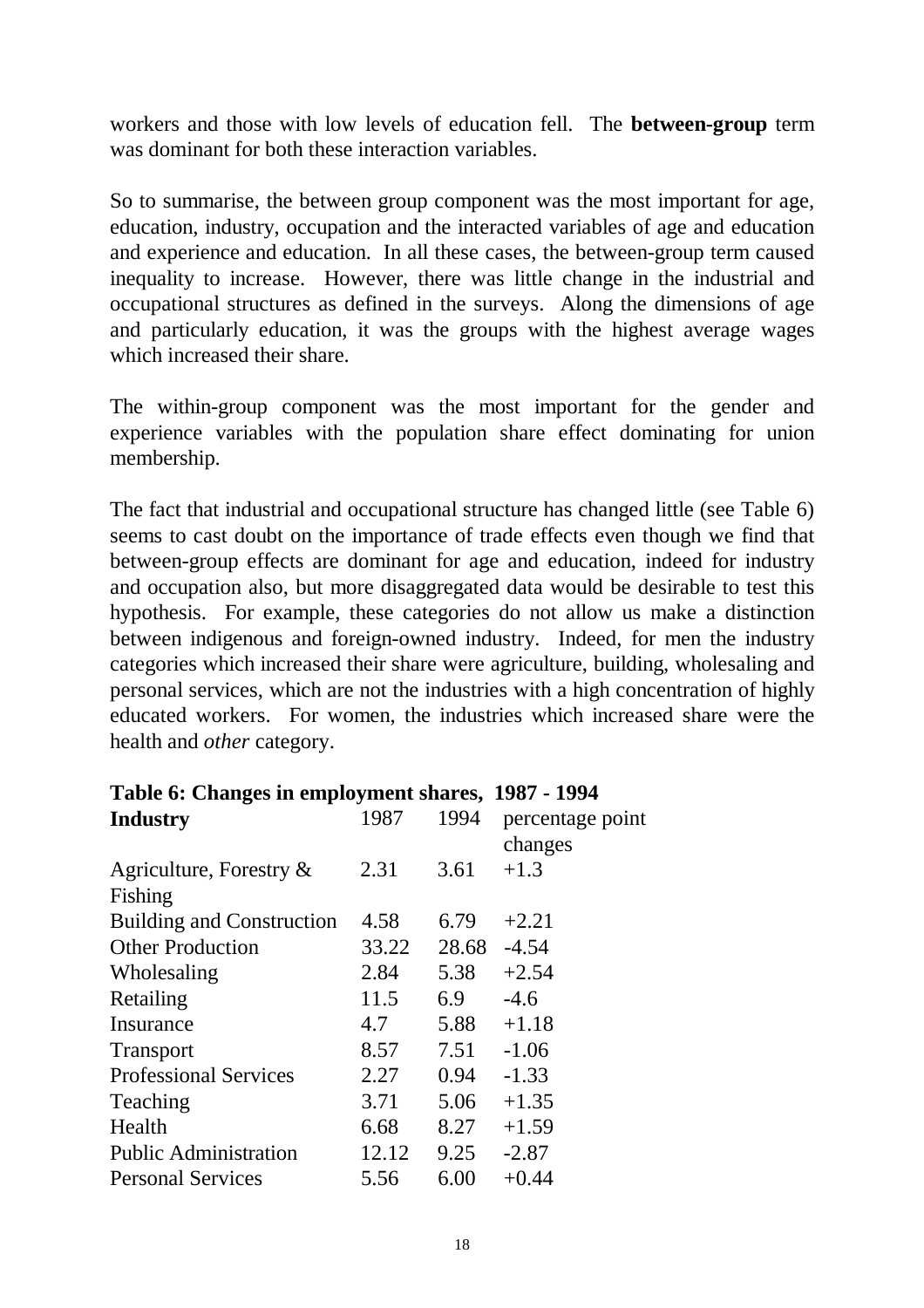| 1.94  |       | $+3.77$                                          |
|-------|-------|--------------------------------------------------|
| 1987  | 1994  | percentage point<br>changes                      |
| 2.43  | 3.32  | $+0.89$                                          |
| 30.34 |       | $-4.22$                                          |
| 5.69  | 5.56  | $-0.13$                                          |
| 8.78  | 7.19  | $-1.59$                                          |
|       |       |                                                  |
| 14.51 |       |                                                  |
| 10.92 | 9.5   | $-1.42$                                          |
|       |       |                                                  |
| 9.31  | 10.44 | 1.13                                             |
| 11.29 |       |                                                  |
| 6.72  | 7.26  | $+0.54$                                          |
|       |       | 5.71<br>26.12<br>$14.67 + 0.16$<br>$15.93 +4.64$ |

We now turn to explicitly decompose changes in employment structure, defined along schooling, occupation and gender groups, into between and within industry components using the following formula (Berman *at al,* (1994), Machin (1995))

$$
\Delta P_n = \sum_i \Delta S_i \overrightarrow{P_{ni}} + \sum_i \Delta P_{ni} \overrightarrow{S_i}
$$

where *i* refers to industry, *n* to categories of workers defined according to gender/schooling/broad occupational group and  $P_n$  to the share of category *n* in total employment.  $P_{ni} = E_{ni} / E_i$  is the share of employment of category *n* in industry *i* and  $S_i = E_i / E$  is the share of industry *i* in total industry

This is similar to the analysis carried out by Kearney (1997) and described above but covers the economy and labour force as a whole, rather than just the manufacturing sector. It is of interest to see what this analysis yields for the period 1987-94 as we know that earnings inequality in the economy as a whole increased sharply over this period. Also, this more recent timeframe captures the entire period of centralised bargaining, booming trade performance and flows of foreign direct investment.

Table 7 presents the results when employees are defined only by industry and education group, Table 8 when defined by industry, education and manual/nonmanual occupation and Table 9 when defined by industry, education, manual/nonmanual group and gender.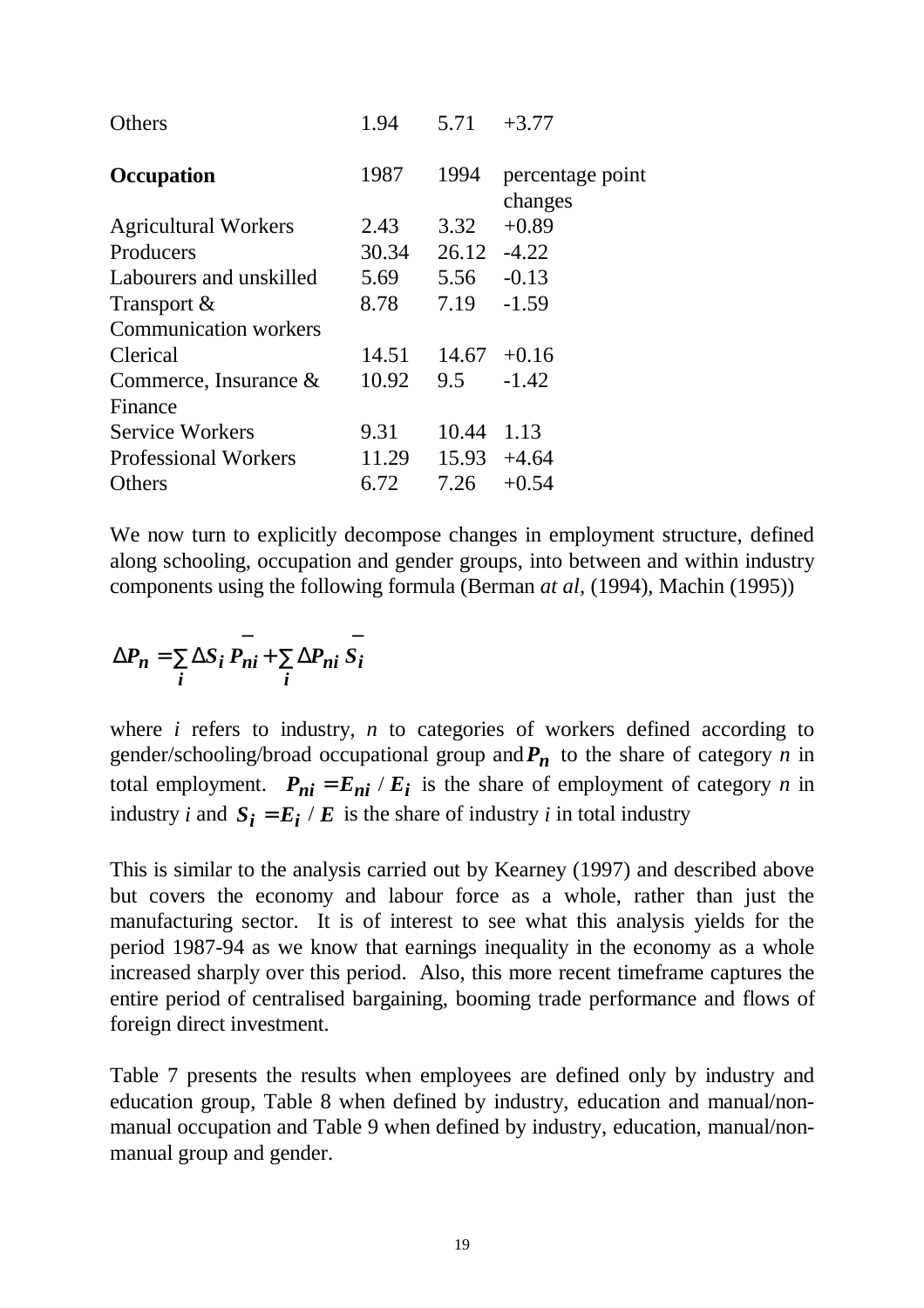| Table 7. Decomposition of changes in employment structure |                   |           |          |  |  |
|-----------------------------------------------------------|-------------------|-----------|----------|--|--|
| <b>Education</b>                                          | Total Change,     | Between % | Within % |  |  |
| Group                                                     | Percentage points |           |          |  |  |
| $<$ 2nd level                                             | $-13.55$          | 1.17      | 98.82    |  |  |
| 2nd level                                                 | 2.39              | $-44.81$  | 144.81   |  |  |
| diploma/cert.                                             | 5.7               | 6.19      | 93.8     |  |  |
| university                                                | 5.44              | 16.14     | 83.85    |  |  |

Table 7: Decomposition of changes in employment structure

Table 8: Decomposition of changes in employment structure

| <b>Education</b> | Total Change,     | Between % | Within %  |
|------------------|-------------------|-----------|-----------|
| Group            | percentage points |           |           |
| $<$ 2nd level    | $-9.19$           | $-6.46$   | 106.46    |
| $< 2nd$ level    | $-4.36$           | 17.28     | 82.71     |
| 2nd level        | 2.87              | $-4.03$   | 104.03    |
| 2nd level        | $-0.47$           | 202.66    | $-102.66$ |
| diploma/cert.    | 0.95              | $-12.66$  | 112.66    |
| diploma/cert.    | 4.75              | 9.97      | 90.03     |
| university       | 0.33              | 18.37     | 81.62     |
| university       | 5.11              | 16.00     | 84.00     |
|                  |                   |           |           |

Table 9: Decomposition of changes in employment structure

| <b>Manual or</b> | <b>Education</b> | Total Change,     | Between % | Within % |
|------------------|------------------|-------------------|-----------|----------|
| non-Manual       | Group            | percentage points |           |          |
| manual           | $<$ 2nd level    | $-7.39$           | $-13.25$  | 113.25   |
| non-manual       | $<$ 2nd level    | $-1.52$           | 38.73     | 61.26    |
| manual           | 2nd level        | 2.5               | 5.3       | 94.7     |
| non-manual       | 2nd level        | $-1.5$            | 57.1      | 42.9     |
| manual           | diploma/cert.    | 0.45              | $-14.55$  | 114.55   |
| non-manual       | diploma/cert.    | 2.59              | 4.2       | 95.8     |
| manual           | university       | 0.114             | 68.17     | 31.83    |
| non-manual       | university       | 2.54              | 14.04     | 85.96    |
|                  |                  |                   |           |          |
| Women            |                  |                   |           |          |
| manual           | $<$ 2nd level    | $-1.8$            | 21.47     | 78.52    |
| non-manual       | $<$ 2nd level    | $-2.84$           | 5.8       | 94.18    |
| manual           | 2nd level        | 0.37              | $-66.97$  | 166.97   |
| non-manual       | 2nd level        | 1.01              | $-10.58$  | 110.58   |
| manual           | diploma/cert.    | 0.5               | $-10.96$  | 110.96   |
| non-manual       | diploma/cert.    | 2.16              | 16.89     | 83.1     |
| manual           | university       | 0.21              | $-7.91$   | 107.91   |
| non-manual       | university       | 2.57              | 17.94     | 82.03    |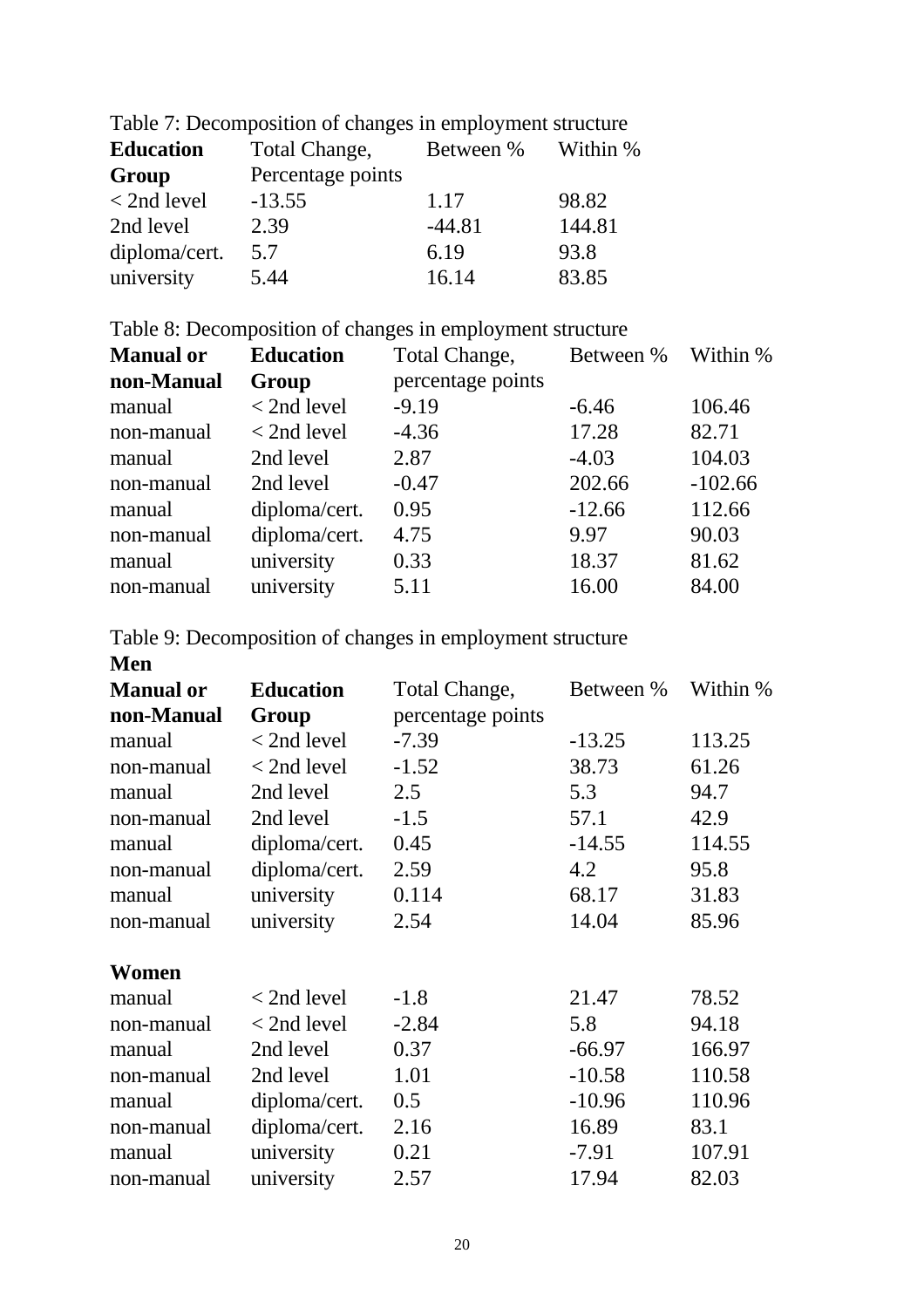It should be noted that as the occupation categories were very broadly defined, the distinction between manual and non-manual occupations is likely to be quite inaccurate. The occupational groups of agricultural workers, producers, labourers and unskilled workers and transport and communication workers were defined as manual workers with the remaining categories (see Table 6) defined as non-manual workers. Furthermore, some very small cell sizes result as we define the sample along the dimensions of gender, occupation, industry and education. By this classification, the share of manual workers in employment fell from 47% in 1987 to 42% in 1994.

From Table 7, the proportion of workers with less than a 2nd level qualification decreased, while the other educational categories increased their share in employment. The within industry component is always dominant, in explaining these changes. For workers with a 2nd level qualification as their highest qualification, between industry changes would have reduced their share.

From Table 8, where workers are defined along the dimensions of industry, education and manual/non-manual occupation, within industry changes are again always dominant. Between-industry changes resulted in declining employment share for manual workers at all educational levels apart from University, this category amounting to just 1 - 2% of all manual workers.

From Table 9, for men, there was also a slight fall in the share of non-manual workers with a 2nd level qualification. For women, the within industry component is always dominant, the smallest value it takes being 78%. For men, the within-industry component is nearly always dominant also, the exception being for non-manual workers with a 2nd level qualification and for manual workers with a university degree. For women, between industry shifts caused a decline in employment share for nearly all categories but the within-industry changes counteracted this and caused an increase in employment shares, apart from the lowest 2 categories. For men, between industry shifts on their own would have caused a slight increase in the share of manual workers with the lowest education levels and a decrease in the share of non-manual workers with a diploma or certificate, beyond secondary education. The other between-industry changes for men and all the within-industry changes worked in the same direction as the total changes. Thus, it does indeed seem that within-industry changes are driving the increased demand for more educated and non-manual workers.

As an attempt to isolate the effects of foreign direct investment, the analyses of changes in employment structure are carried out excluding the Other Production category, which includes the areas where such investment has been most heavily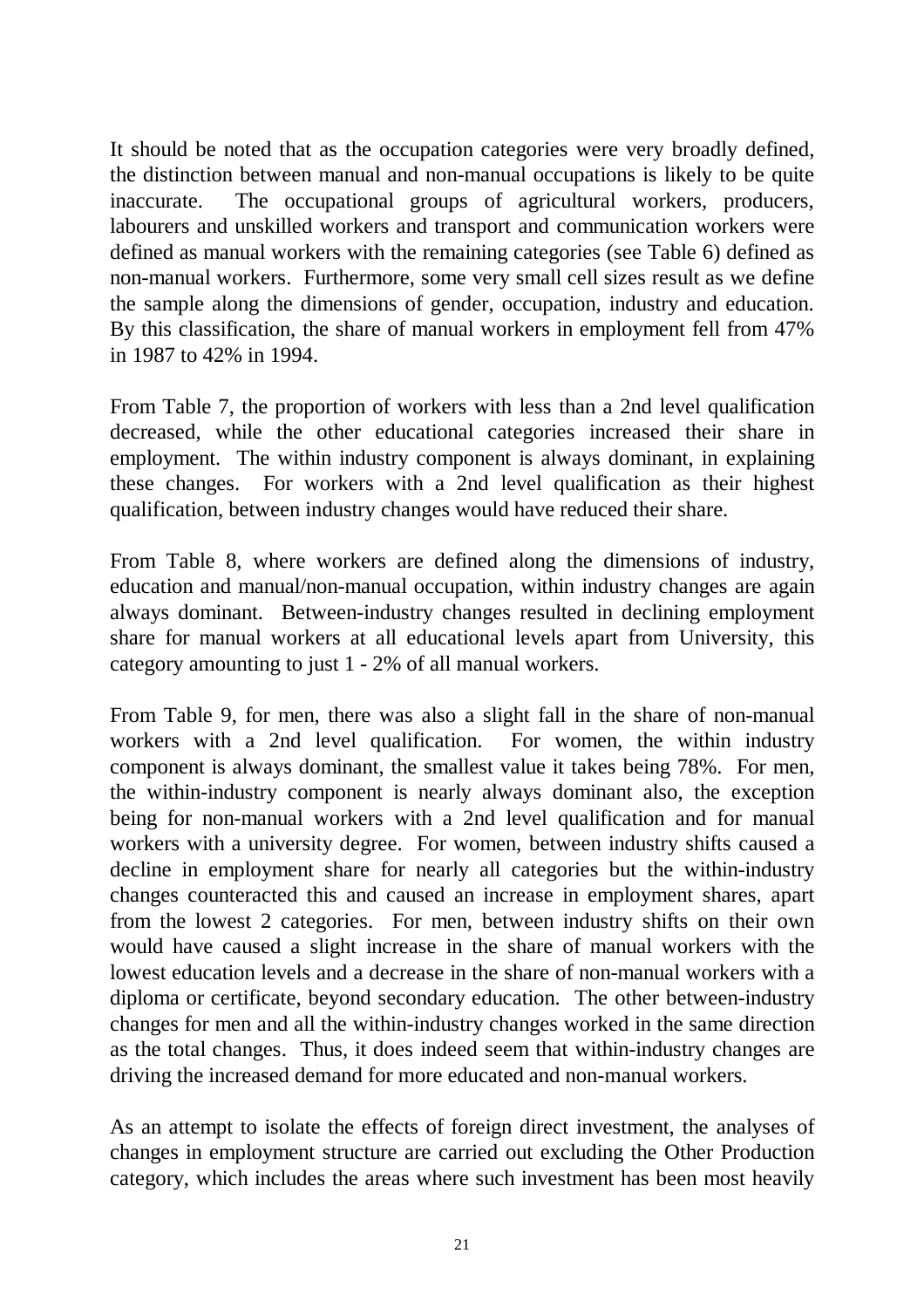concentrated. The results (see Appendix 2) change little. The dominance of the within-industry effect remains, at all levels of partitioning, pointing to the importance of the technology change effect.

## **Section 8: Conclusions**

Earnings inequality increased sharply between 1987 and 1994. Over this timeperiod, the Irish economy experienced an upgrading in the quality of its labour force - the educational profile of the workforce improved enormously. This upgrading was accompanied by rising returns to education for the better educated groups whose supply was rising, which suggests that shifts in demand for labour were biased towards the better educated. To the extent that increased returns to education may signal shortages of skilled labour, this has policy implications. Between-group inequality also increased along the dimensions of age, occupation, industry and experience. The introduction of centralised bargaining in 1987 could not counteract the forces causing increased inequality.

The industrial structure which changed little over the period in our data could hardly be responsible for the increase in inequality and increased employment of skilled workers. *Within*-industry changes seem to have been responsible. What could have been causing these within industry changes? Technology change is normally the prime candidate. However, our data do not allow us to explicitly test this hypothesis. Such tests would take the form of the Berman *et al* test applied at a more disaggregated level or a direct test by regressing changes in the share of non-manual labour on indicators of technological change.

However, it is possible that our data are too highly aggregated to capture *between*-industry changes which may have been taking place, e.g., we can not distinguish between foreign-owned and indigenous industries, which in the manufacturing sector have been exhibiting different behaviour (Kearney, 1997).

Indeed, the role of foreign direct investment in this period needs to be thoroughly investigated. Feenstra and Hanson (1995) study the impact of US investment in Mexico in the 1980s. They argue that this investment has reduced the relative wage of unskilled workers in both countries because the activities transferred are less skill intensive than the average in the US and more skill intensive than the average in Mexico. It would be interesting to see if this argument can be applied to Ireland. However, it is unlikely that foreign investment would show up in *within*-industry changes, as it tends to be concentrated in particular areas, e.g., pharmaceuticals, electronics. Again, the industry data used are probably too highly aggregated to be informative about this issue.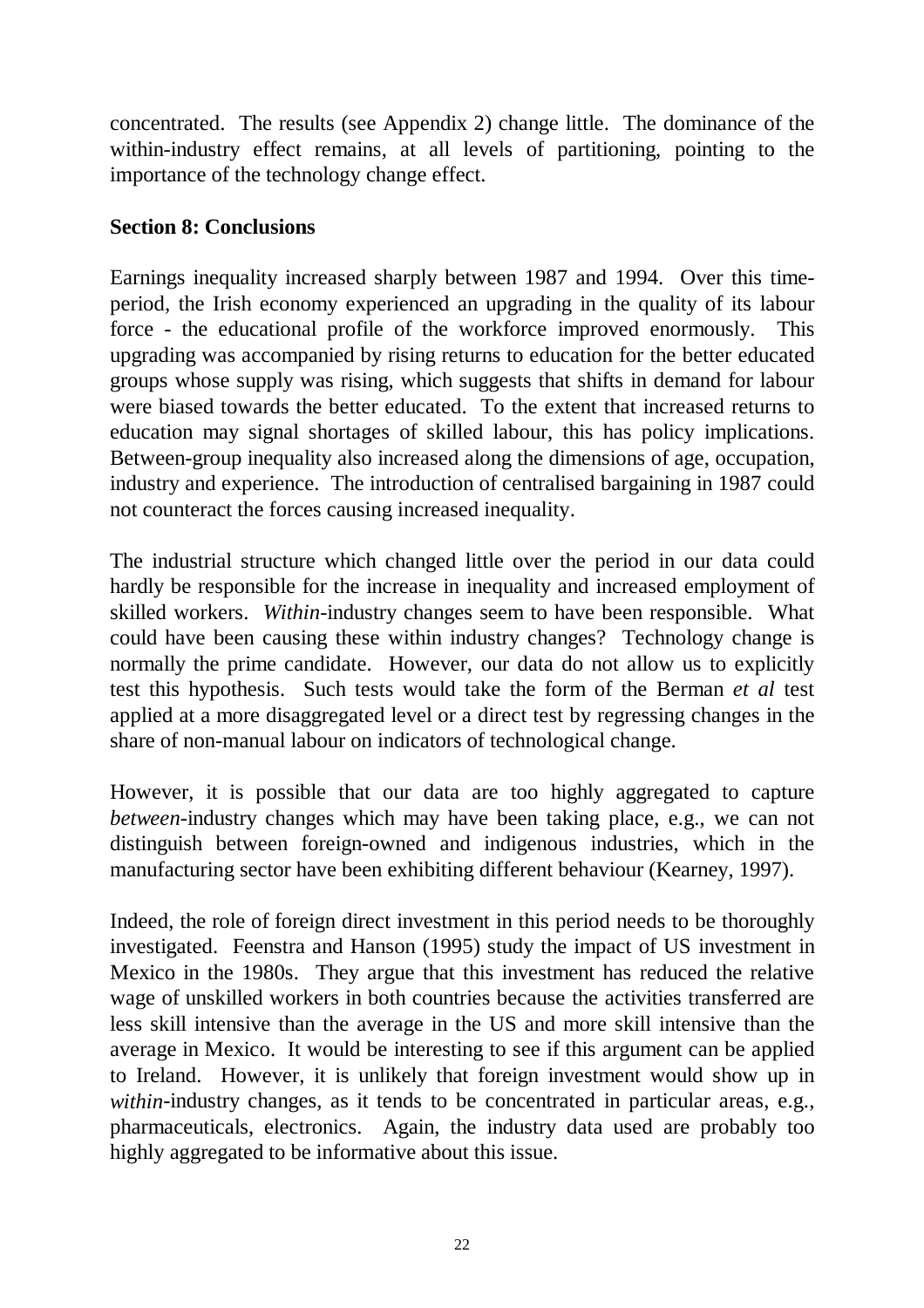As an attempt to isolate the effects of foreign direct investment, the analyses of changes in employment structure were carried out excluding the Other Production category, which includes the areas where such investment has been most heavily concentrated. The dominance of within-industry changes is still evident, pointing to the importance of the technology change effect.

Further research will proceed to analyse how industry differentials have changed inequality has been increasing between industries while within industry changes have been driving changes in employment structure.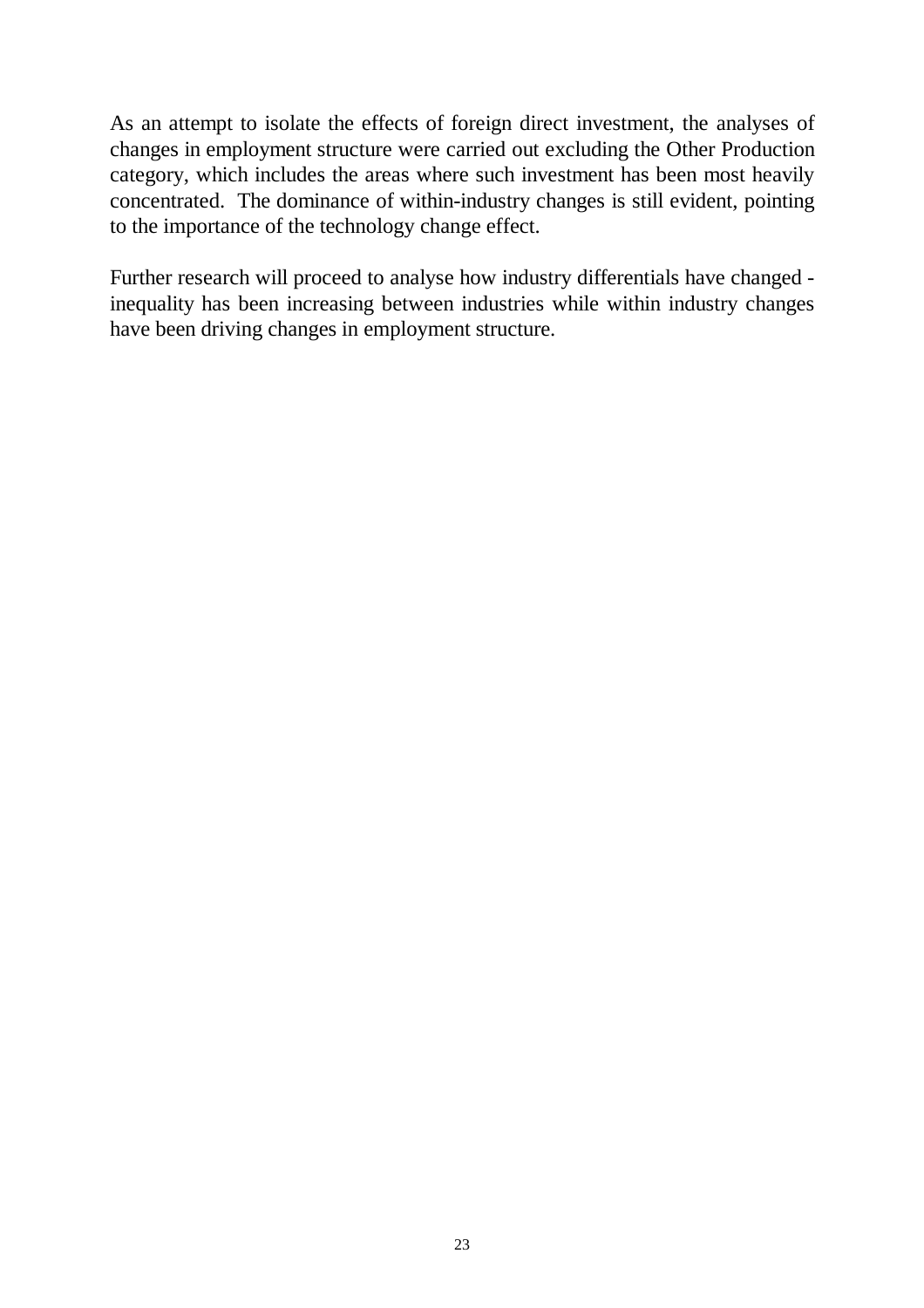# **Appendix 1 Table A1: Groups and Cell sizes for Theil MLD indices Variable 1987 1994**

| Gender     | Male                              | 1624 | 1792 |
|------------|-----------------------------------|------|------|
|            | Female                            | 802  | 976  |
|            |                                   |      |      |
| Age        | $<$ 20                            | 202  | 99   |
|            | 20-24                             | 586  | 567  |
|            | $25 - 29$                         | 406  | 452  |
|            | 30-34                             | 296  | 365  |
|            | 35-39                             | 223  | 329  |
|            | 40-44                             | 179  | 274  |
|            | 45-49                             | 184  | 255  |
|            | 50-54                             | 151  | 207  |
|            | 55-59                             | 124  | 132  |
|            | $60+$                             | 75   | 88   |
|            |                                   |      |      |
| Education  | less than Primary                 | 217  | 100  |
|            | Primary                           |      | 142  |
|            | Some Second                       | 230  | 193  |
|            | Group Cert.                       | 223  | 215  |
|            | Inter/Junior Cert.                | 419  | 465  |
|            | 2nd level                         | 778  | 954  |
|            | Diploma/Cert.                     | 163  | 344  |
|            | University                        | 179  | 355  |
| Occupation | <b>Agricultural Workers</b>       | 59   | 92   |
|            | Producers                         | 736  | 723  |
|            | Labourers and unskilled           | 138  | 154  |
|            | Transport & Communication workers | 213  | 199  |
|            | Clerical                          | 352  | 406  |
|            | Commerce, Insurance & Finance     | 265  | 263  |
|            | <b>Service Workers</b>            |      | 289  |
|            | <b>Professional Workers</b>       |      | 441  |
|            | Others                            |      | 201  |
|            |                                   | 56   |      |
| Industry   | Agriculture, Forestry $&$ Fishing |      | 100  |
|            | <b>Building and Construction</b>  | 111  | 188  |
|            | <b>Other Production</b>           | 806  | 794  |
|            | Wholesaling                       | 69   | 149  |
|            | Retailing                         | 279  | 191  |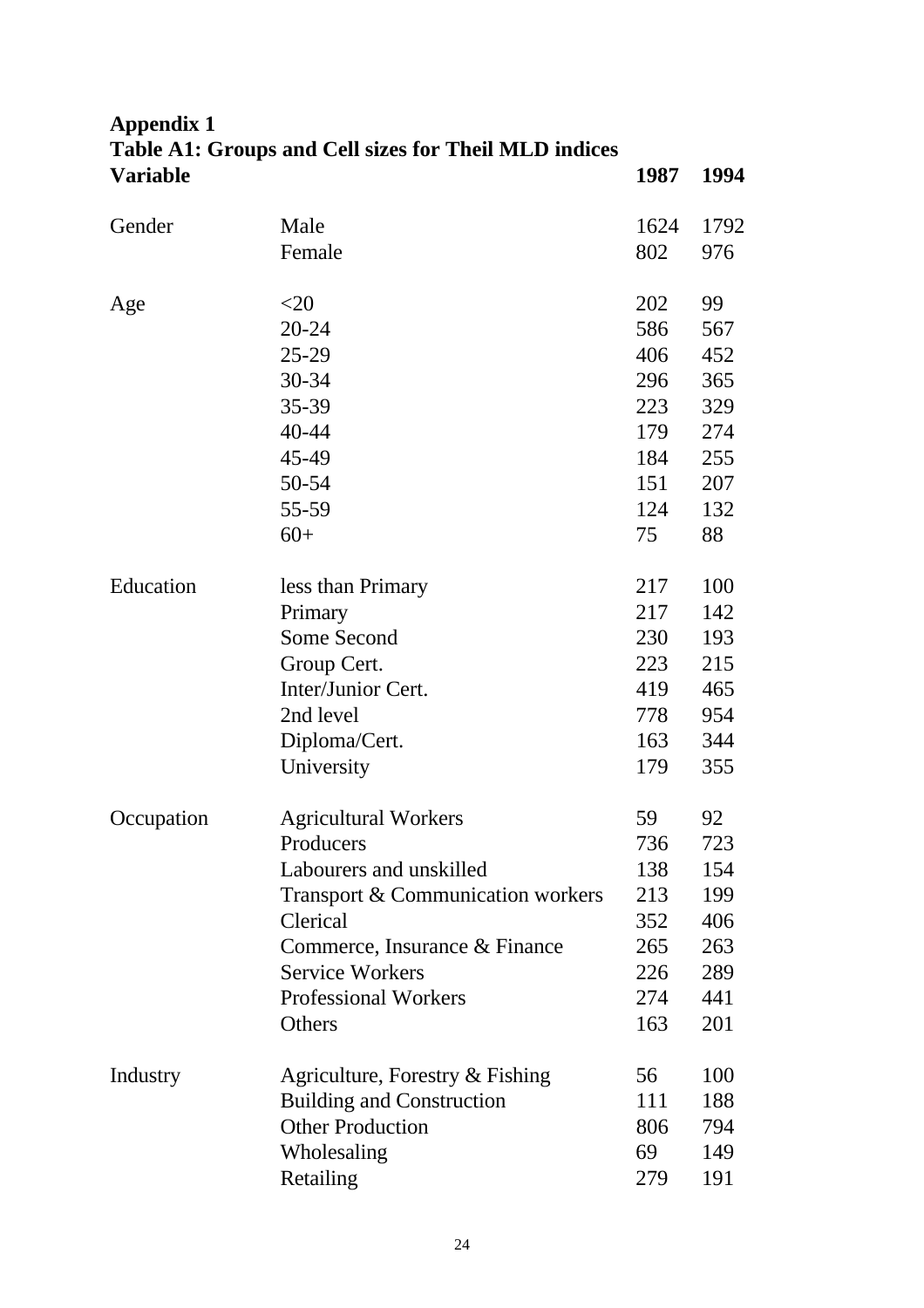|                    | Insurance                    | 114 | 163  |
|--------------------|------------------------------|-----|------|
|                    | Transport                    | 208 | 208  |
|                    | <b>Professional Services</b> | 55  | 26   |
|                    | Teaching                     | 90  | 140  |
|                    | Health                       | 162 | 229  |
|                    | <b>Public Administration</b> | 294 | 256  |
|                    | <b>Personal Services</b>     | 135 | 166  |
|                    | Others                       | 47  | 158  |
| Experience         | less than 5 yr.s             | 352 | 583  |
|                    | $5-9$                        | 341 | 495  |
|                    | $10 - 14$                    | 248 | 384  |
|                    | $15-19$                      | 219 | 349  |
|                    | $20 - 24$                    | 171 | 284  |
|                    | $25-29$                      | 136 | 217  |
|                    | $30 - 34$                    | 116 | 188  |
|                    | 35-39                        | 98  | 148  |
|                    | $40 - 44$                    | 64  | 78   |
|                    | $45+$                        | 37  | 42   |
| <b>Trade Union</b> | Member                       | 923 | 1154 |
| Membership         | Non-member                   | 859 | 1614 |
| <b>Interaction</b> |                              |     |      |
| <b>Variables</b>   |                              |     |      |
| Age                | <b>Education</b>             |     |      |
| age < 25           | < than Inter/Junior Cert     | 149 | 75   |
|                    | Inter/Junior Cert.           | 202 | 131  |
|                    | 2nd level                    | 358 | 299  |
|                    | Diploma/Cert                 | 54  | 121  |
|                    | University                   | 25  | 40   |
| age 25-54          | < than Inter/Junior Cert     | 613 | 448  |
|                    | Inter/Junior Cert.           | 201 | 320  |
|                    | 2nd level                    | 390 | 626  |
|                    | Diploma/Cert                 | 99  | 209  |
|                    | University                   | 136 | 279  |
| age $55+$          | < than Inter/Junior Cert     | 125 | 127  |
|                    | Inter/Junior Cert.           | 16  | 14   |
|                    | 2nd level                    | 30  | 29   |
|                    | Diploma/Cert                 | 10  | 14   |
|                    | University                   | 18  | 36   |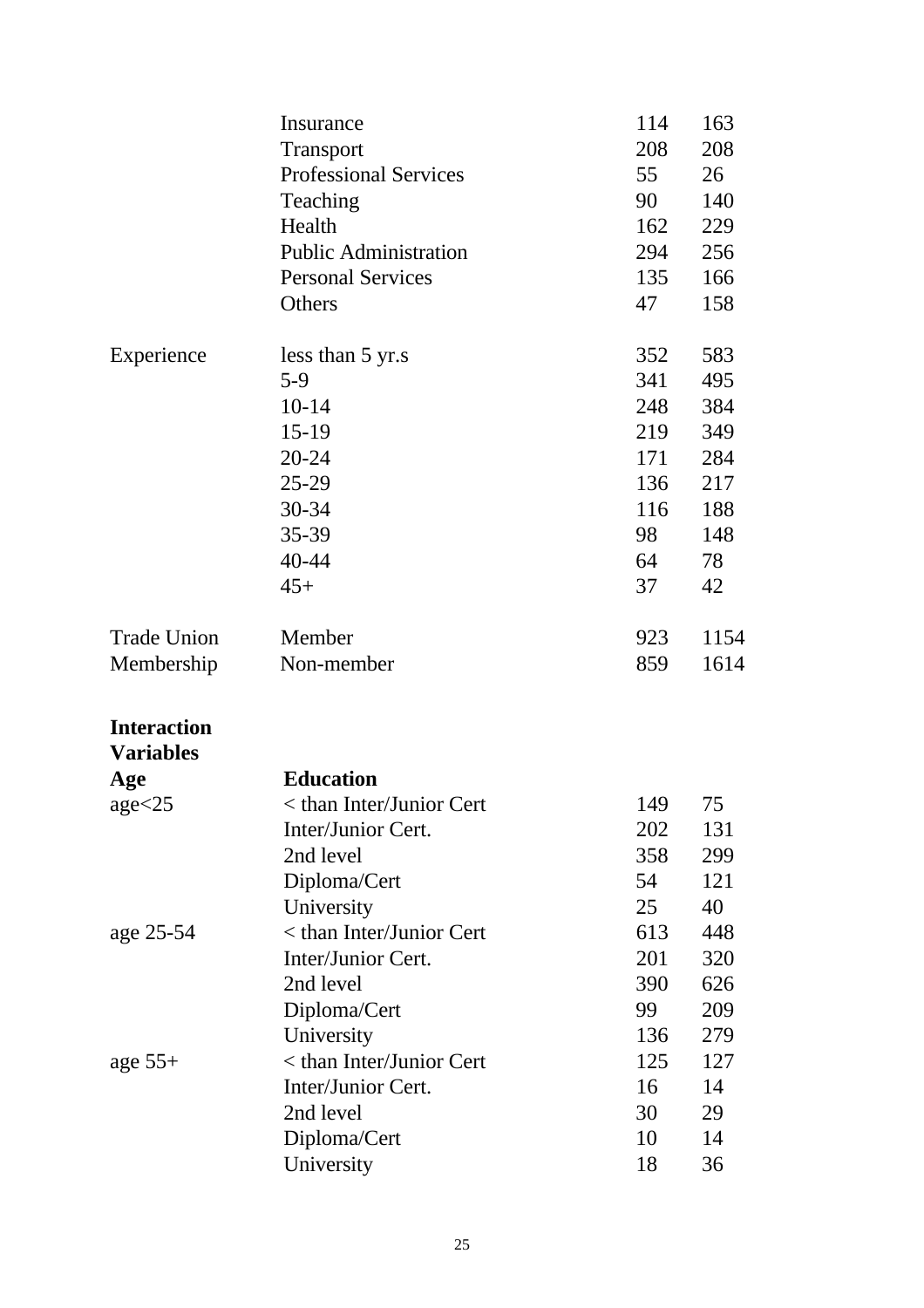| <b>Experience</b> | <b>Education</b>                  |     |     |  |
|-------------------|-----------------------------------|-----|-----|--|
| (years)           |                                   |     |     |  |
| less than 10      | $\epsilon$ than Inter/Junior Cert | 132 | 108 |  |
|                   | Inter/Junior Cert.                | 144 | 176 |  |
|                   | 2nd level                         | 326 | 468 |  |
|                   | Diploma/Cert                      | 54  | 198 |  |
|                   | University                        | 37  | 128 |  |
| $10-19$           | < than Inter/Junior Cert          | 168 | 125 |  |
|                   | Inter/Junior Cert.                | 84  | 145 |  |
|                   | 2nd level                         | 130 | 292 |  |
|                   | Diploma/Cert                      | 36  | 76  |  |
|                   | University                        | 49  | 95  |  |
| $20 - 29$         | $<$ than Inter/Junior Cert        | 174 | 142 |  |
|                   | Inter/Junior Cert.                | 32  | 93  |  |
|                   | 2nd level                         | 48  | 136 |  |
|                   | Diploma/Cert                      | 24  | 49  |  |
|                   | University                        | 29  | 81  |  |
| $30+$             | < than Inter/Junior Cert          | 212 | 275 |  |
|                   | Inter/Junior Cert.                | 25  | 51  |  |
|                   | 2nd level                         | 42  | 58  |  |
|                   | Diploma/Cert                      | 15  | 21  |  |
|                   | University                        | 21  | 51  |  |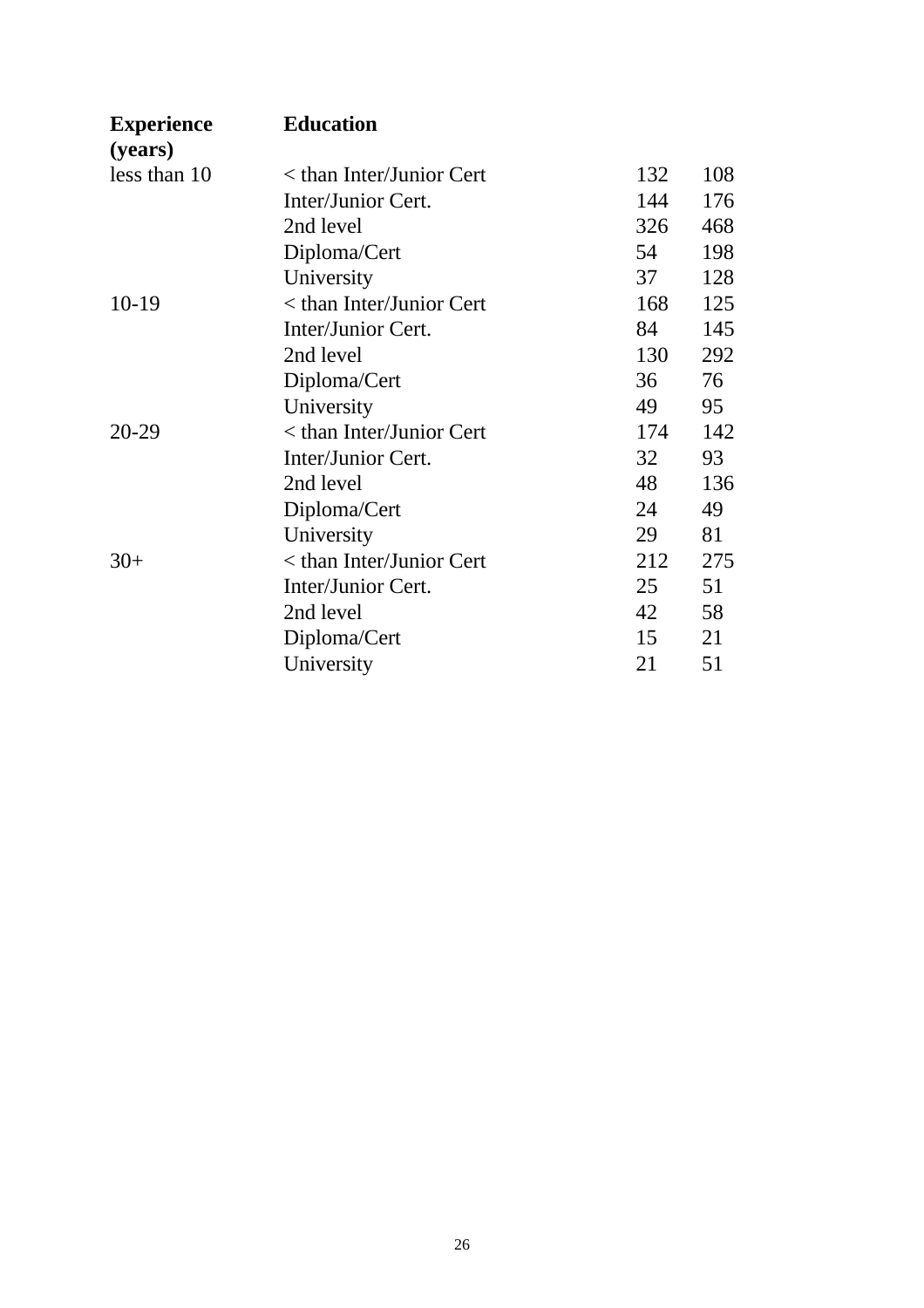# **Appendix 2**

Table A2.1: Decomposition of changes in employment structure

| <b>Education Group</b> | Total Change,     | Between % Within % |        |
|------------------------|-------------------|--------------------|--------|
|                        | Percentage points |                    |        |
| $<$ 2nd level          | $-12.31$          | $-6.00$            | 106.00 |
| 2nd level              | 1.002             | $-209.07$          | 309.07 |
| diploma/cert.          | 6.19              | 5.52               | 94.48  |
| university             | 5.11              | 19.85              | 80.14  |

Table A2.2: Decomposition of changes in employment structure

| <b>Manual or</b> | <b>Education</b> | Total Change,     | Between % Within % |           |
|------------------|------------------|-------------------|--------------------|-----------|
| non-Manual       | Group            | percentage points |                    |           |
| manual           | $<$ 2nd level    | $-5.43$           | $-50.89$           | 150.89    |
| non-manual       | $<$ 2nd level    | $-6.88$           | 29.41              | 70.58     |
| manual           | 2nd level        | 2.02              | 31.41              | 68.56     |
| non-manual       | 2nd level        | $-1.02$           | 268.08             | $-168.09$ |
| manual           | diploma/cert.    | 0.45              | $-2.58$            | 102.58    |
| non-manual       | diploma/cert.    | 5.74              | 6.15               | 93.85     |
| manual           | university       | $-0.05$           | $-252.8$           | 352.8     |
| non-manual       | university       | 5.16              | 17.27              | 82.73     |

|  | Table A2.3: Decomposition of changes in employment structure |
|--|--------------------------------------------------------------|
|--|--------------------------------------------------------------|

| Men<br><b>Manual or</b> | <b>Education</b> | Total Change,     | Between % | Within %  |
|-------------------------|------------------|-------------------|-----------|-----------|
| non-Manual              | Group            | percentage points |           |           |
| manual                  | $<$ 2nd level    | $-5.44$           | $-48.78$  | 148.78    |
| non-manual              | $<$ 2nd level    | $-3.03$           | 41.77     | 58.23     |
| manual                  | 2nd level        | 2.09              | 28.87     | 71.12     |
| non-manual              | 2nd level        | $-1.7$            | 99.91     | 0.09      |
| manual                  | diploma/cert.    | 0.4               | 2.06      | 97.94     |
| non-manual              | diploma/cert.    | 2.89              | 3.37      | 96.62     |
| manual                  | university       | $-0.05$           | $-252.8$  | 352.8     |
| non-manual              | university       | 2.37              | 17.34     | 82.66     |
| Women                   |                  |                   |           |           |
| manual                  | $<$ 2nd level    | 0.013             | 849.87    | $-749.87$ |
| non-manual              | $<$ 2nd level    | $-3.85$           | 19.68     | 80.31     |
| manual                  | 2nd level        | $-0.07$           | $-43.18$  | 143.18    |
| non-manual              | 2nd level        | 0.69              | $-149.41$ | 249.41    |
| manual                  | diploma/cert.    | 0.05              | $-38.99$  | 138.99    |
| non-manual              | diploma/cert.    | 2.85              | 8.95      | 91.04     |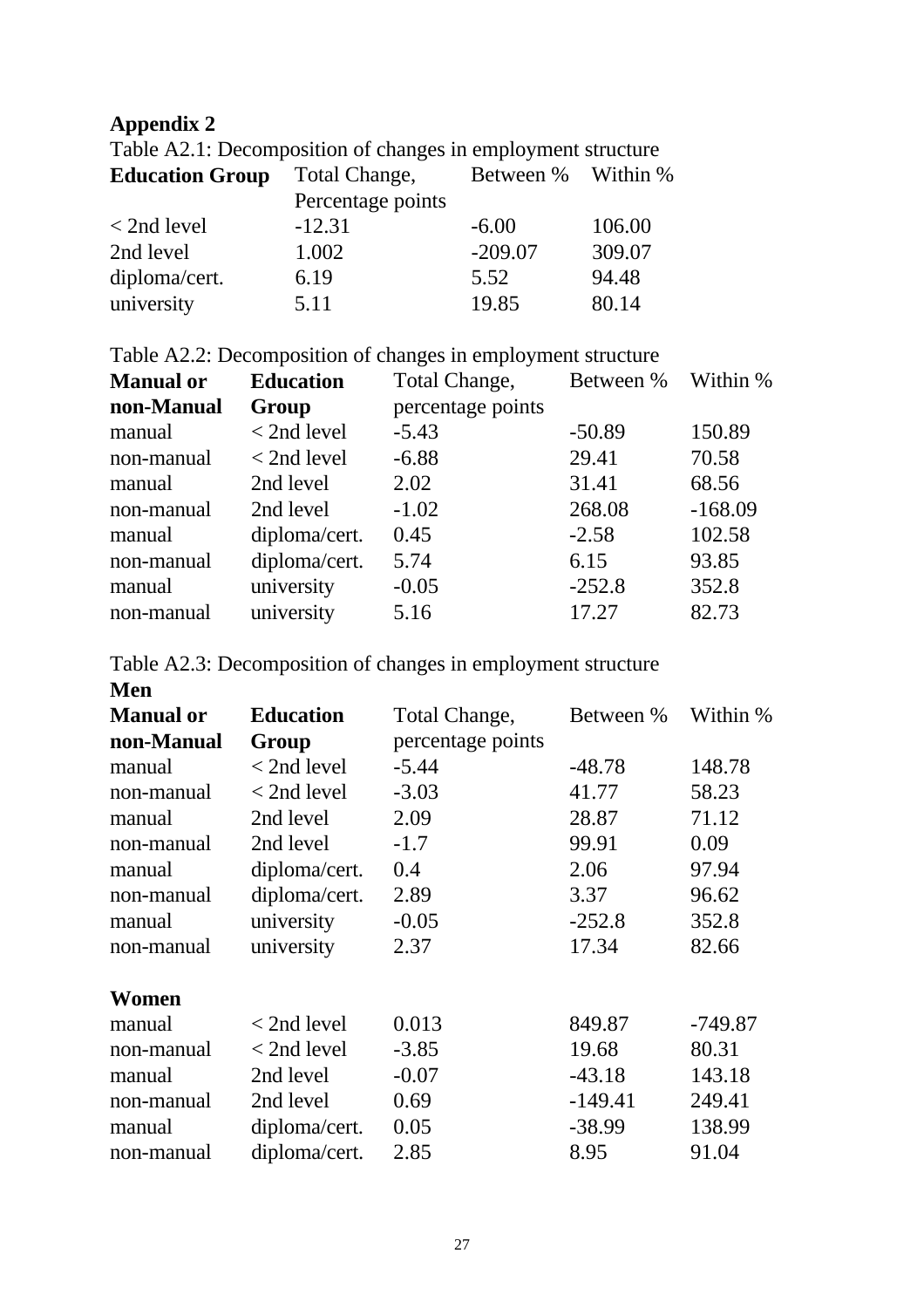| manual     | university | $\overline{\phantom{a}}$ | -     | -     |
|------------|------------|--------------------------|-------|-------|
| non-manual | university | 2.79                     | 17.21 | 82.79 |

 $\overline{\phantom{a}}$ 

<sup>&</sup>lt;sup>1</sup> Note: there were no females in this catgeory in either 1987 or 1994.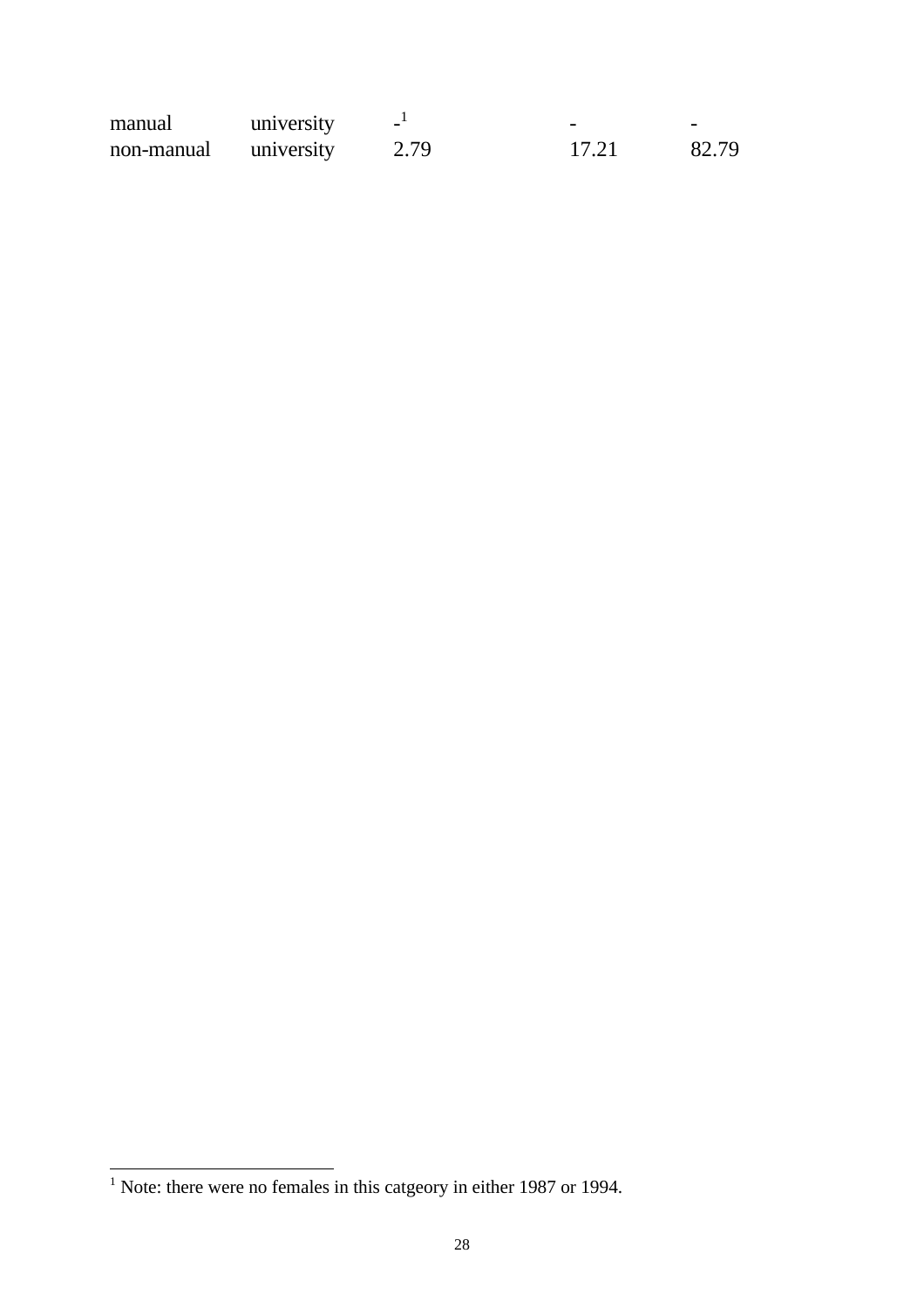### **References**

Atkinson, A.B., Rainwater, L. and Smeeding, T.M. (1995) Income Distribution in OECD Countries, Social Policy Studies, No. 18, OECD, Paris.

Barrett, A., Callan, T. and Nolan, B. (1997a) "The Earnings Distribution and Returns to Education in Ireland, 1987 - 1994," ESRI Working Paper 85, Economic and Social Research Institute, Dublin.

Barrett, A., Callan, T. and Nolan, B. (1997b) "The Distribution of Earnings and Returns to Education in the Irish Youth Labour Market," ESRI, Dublin, *mimeo*.

Berman, E., Bound, J. and Griliches, Z. (1994) "Changes in the Demand for Skilled Labour within US Manufacturing Industries: Evidence from the Annual Survey of Manufacturing," *Quarterly Journal of Economics,* 109, 367-98.

Bradley, J., Fitz Gerald, J., Honohan, P. and Kearney, I. (1997) "Interpreting the Recent Irish Growth Experience," in Duffy, D., Fitz Gerald, J., Kearney, I. and Shortall, F. (Ed.s) *Medium Term Review, 1997 - 2003*. Economic and Social Research Institute, Dublin.

Callan, T., Nolan, B., Whelan, B.J. and Hannan, D.F. with Creighton, S. (1989) *Poverty, Income and Welfare in Ireland*, General Research Series No. 146, Dublin, The Economic and Social Research Institute.

Callan, T., Nolan, B., Whelan, B.J., Whelan, C.T. and Williams, J. (1996) *Poverty in the 1990s: Evidence From the Living in Ireland Survey,* Dublin: Oak Tree Press.

Callan, T. and Nolan, B. (Ed.s) (1994) *Poverty and Policy in Ireland,* Dublin: Gill and Macmillan.

Callan, T. and Reilly, B. (1993) "Unions and the Wage Distribution in Ireland", *Economic and Social Review,* Vol. 24, No. 4, July 1993, pp. 297-312.

Durkan, J. (1992) "Social Consensus and Incomes Policy," *Economic and Social Review*, Vol. 23, No. 3, April, 1992, pp. 347-363.

Durkan, J and Harmon, C. (1996) "Social Consensus, Incomes Policies and Unemployment," Working Paper 96/11, Centre for Economic Research, University College Dublin.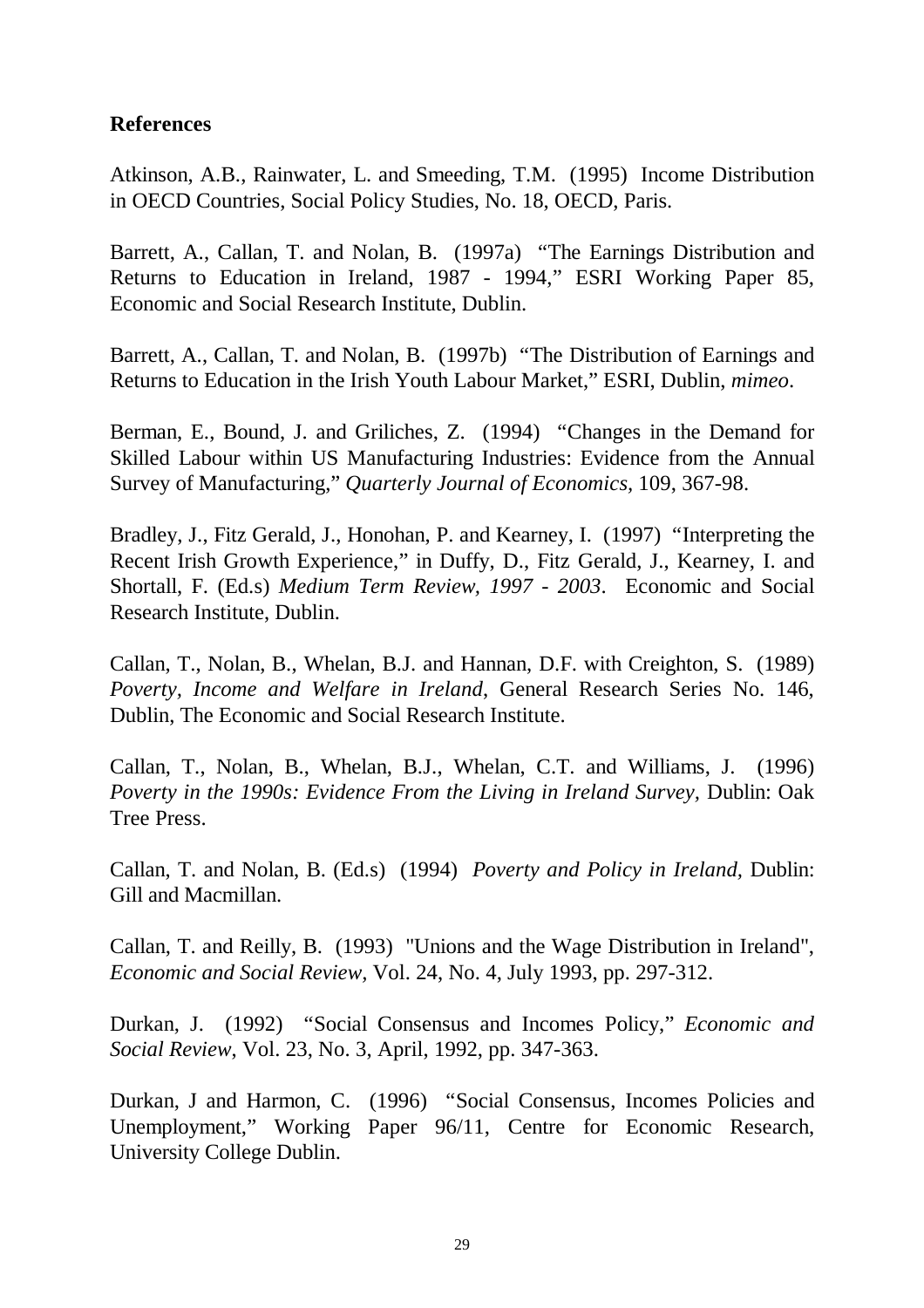Erickson, C. L and Ichino, A. C., (1994) "Wage Differentials in Italy: Market Forces, Institutions and Inflation," in *Differences and Changes in Wage Structures,* Freeman, R.B. and Katz, L.F. ed.s, National Bureau of Economic Research, Comparative Labour Markets Series.

Feenstra, R. C. and Hanson, G. H. (1995) "Foreign Investment, Outsourcing and Relative Wages," NBER Working Paper, No. 5121.

Freeman, R. B. (1993) "How Much has Deunionisation Contributed to the Rise in Male Earnings Inequality ," in Danziger, S. and Gottschalk, P. (Ed.s) *Uneven Tides: Rising Inequality in America,* New York, Russell Sage Foundation.

Gosling, A. and Machin, S. (1995) "Trade Unions and the Dispersion of Earnings in British Establishments, 1980-90," *Oxford Bulletin of Economics and Statistics,* 57, 167-84.

Hardiman, N. (1992) "The State and Economic Interests: Ireland in Comparative Perspective," in *The Development of Industrial Society in Ireland,* Goldthorpe, J.H. and Whelan, C.T. ed.s, Oxford University Press.

Hibbs, D. A. (1991) "Market Forces, Trade Union Ideology and Trends in Swedish Wage Dispersion," *Acta Sociologica,* 34: 89-102.

Hughes, G. and O'Connell, P.J. (1995) "Higher Education and the Labour Market in Ireland, 1981-1991," *European Journal Of Education,* Vol. 30, No. 1, 1995.

Kearney, I. (1997) "Shifts in the Demand for Skilled Labour in the Irish Manufacturing Sector: 1979-1990," ESRI Working Paper 83, Economic and Social Research Institute, Dublin.

Lawrence, R. and Slaughter, M. (1993) "International Trade and US wages in the 1980s: Great Sucking Sound or Small Hiccup," *Brookings Papers on Economic Activity, 161-227.*

Levy, F. and Murnane, R.J. (1992) "US Earnings Levels and Earnings Inequality: A Review of Recent Trends and Proposed Explanations," *Journal of Economic Literature*, Vol. XXX, September 1992, pp. 1333-1381.

Machin, S. and Manning, A. (1994) "Minimum Wages, Wage Dispersion and Employment: Evidence From the UK Wages Councils, *Industrial and Labour Relations Review,* 47, 319-29.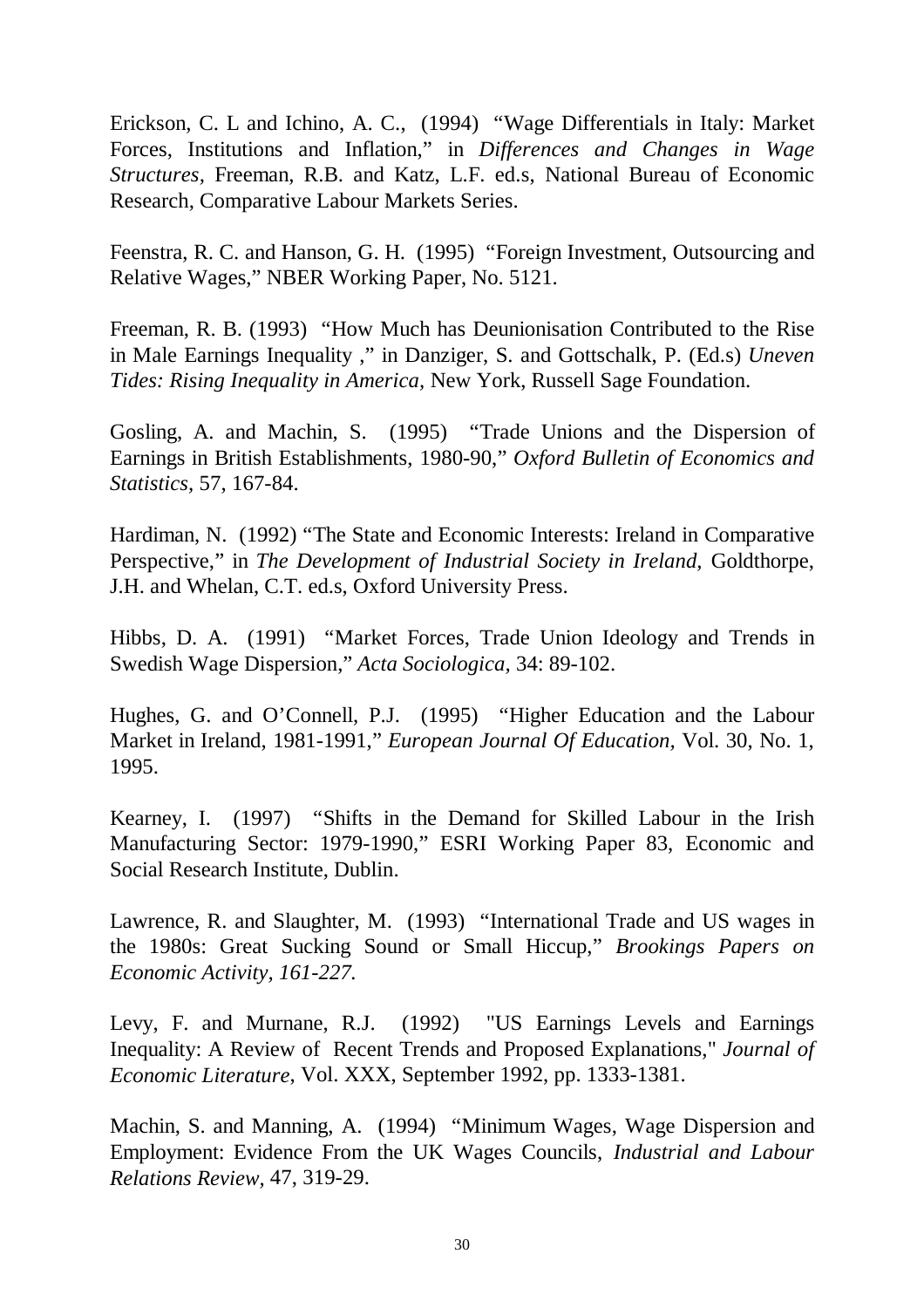Machin, S. (1995) "Changes in the Relative Demand for Skills in the UK Labour Market," in Booth, A. L. and Snower, D. (Ed.s) *Acquiring Skills: Market Failures, Their Symptoms and Policy Responses,* Centre for Economic Policy Research: Cambridge.

Machin, S. (1996) "Wage Inequality in the UK," *Oxford Review of Economic Policy*, Vol. 12, No.1, Spring 1996.

Mookherjee, D. and Shorrocks, A. (1982) "A Decomposition Analysis of the Trend in UK Income Inequality," *Economic Journal,* 92: 886-902.

O'Donnell, R. and O'Reardon, C. (1997) "Ireland's Experiment in Social Partnership 1987-1996," in Fajertag, G. and Pochet, P. (Ed.s) *Social Pacts in Europe,* Brussels, European Trade Union Institute.

O'Malley, E. and Scott, S. (1994) "Profit Outflows Revisited," in *Economic Perspectives for the Medium Term,* Cantillon, S., Curtis, J. and Fitz Gerald, J. ed.s, Economic and Social Research Institute, Dublin.

OECD (1994) *Employment Outlook*, Organisation for Economic Co-Operation and Development, Paris.

Roche, W.K. (1992) "The Liberal Theory of Industrialism and the Development of Industrial Relations in Ireland," in *The Development of Industrial Society in Ireland,* Goldthorpe, J.H. and Whelan, C.T. ed.s, Oxford University Press.

Roche, W.K. (1994a) "Pay Determination, the State and the Politics of Industrial Relations," in *Irish Industrial Relations in Practice*, Murphy, T.V. and Roche, W.K., ed.s, Oak Tree Press in association with Graduate School of Business, University College Dublin.

Roche, W. K. (1994b) "The Trend of Unionisation" in *Irish Industrial Relations in Practice*, Murphy, T.V. and Roche, W.K., ed.s, Oak Tree Press in association with Graduate School of Business, University College Dublin.

Sachs, J. and Shatz, H. (1994) "Trade and Jobs in US Manufacturing," *Brookings Papers on Economic Activity,* 1-84.

Schmitt, J. (1994) "The Changing Structure of Male Earnings in Britain, 1974- 1988" in *Differences and Changes in Wage Structures,* Freeman, R.B. and Katz,